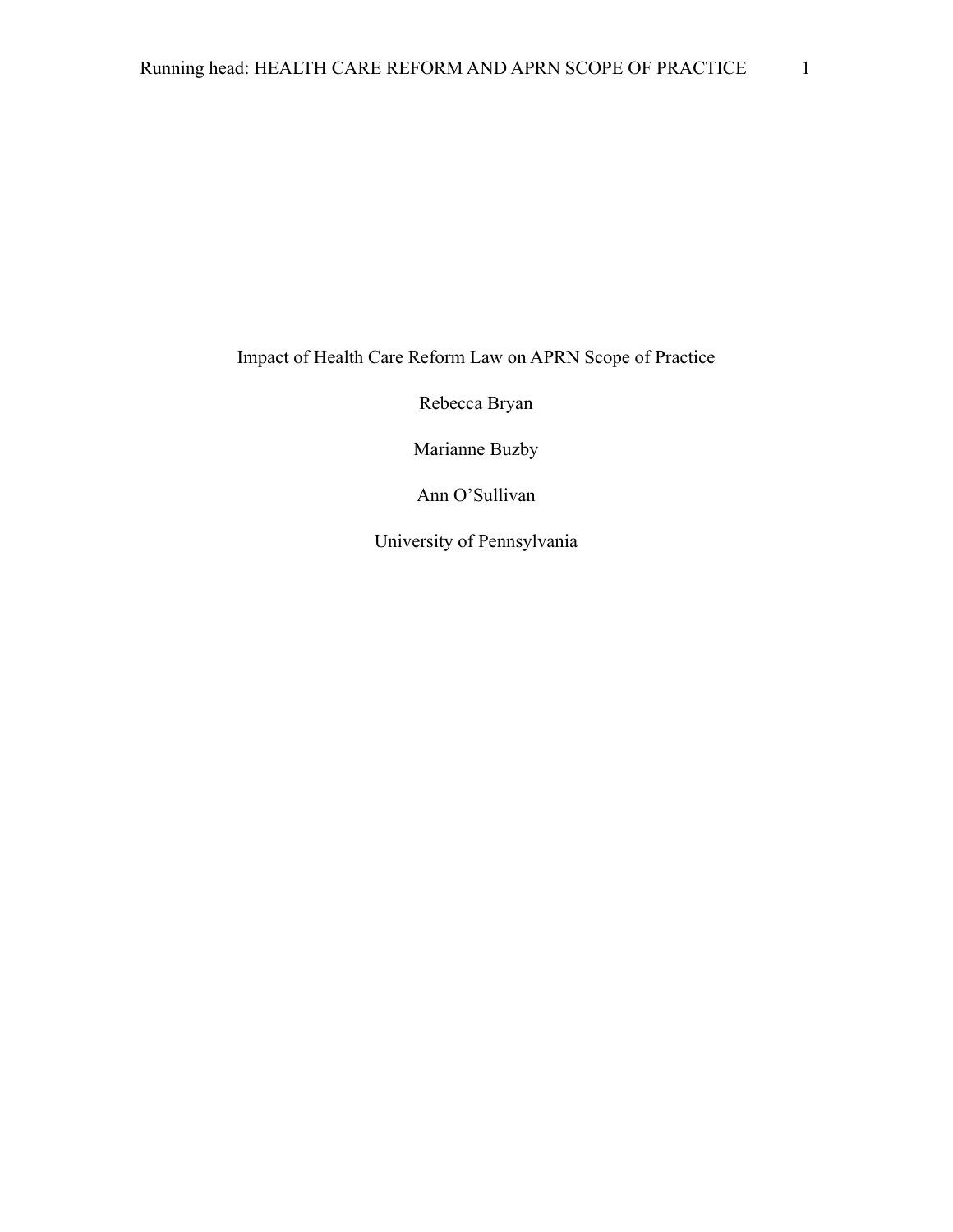#### Abstract

We are facing a kairos moment in advanced practice nursing: a time when current events align in such a way that significant and rapid change is possible as our profession continues to evolve. Our numbers have reached critical mass, research repeatedly demonstrates our competence, and we are newly recognized by the Patient Protection and Affordable Care Act (PPACA) as well as the Institute of Medicine as qualified health care providers. Multiple professional organizations call for the removal of all barriers to our full scope of practice so that we may indeed be part of the solution to the looming primary care provider shortage predicted for the year 2014. This article articulates our scope of practice, which includes healthcare service leadership in the 21<sup>st</sup> century, as well as a call to action for all Advanced Practice Registered Nurses (APRNs).

*Keywords:* advanced practice registered nurses/aprns, consensus model, ncsbn aprn model rules and regulations, accountable care organizations, scope of practice, primary care shortage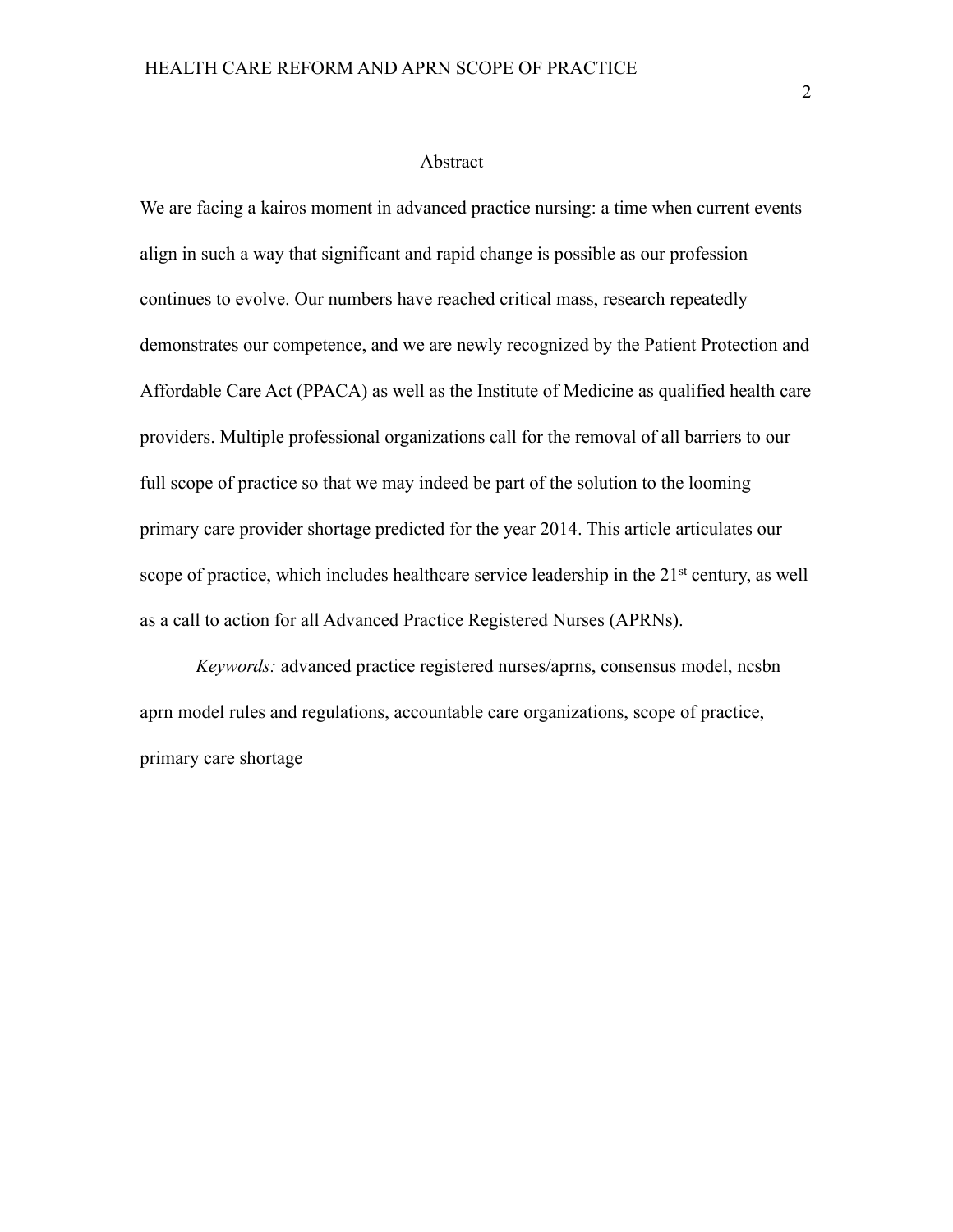#### Impact of Health Care Reform Law on APRN Scope of Practice

We are facing a kairos moment in advanced practice nursing; a time when current events align in such a way that significant and rapid change is possible. A professional turf battle is raging as to who is qualified to lead future health care delivery models (i.e. healthcare homes) and to autonomously provide primary care, thanks in large part to the passage of health care reform, the 2010 Institute of Medicine (IOM) publication, *The Future of Nursing: Leading Change, Advancing Health* and our numbers reaching critical mass. Some physicians insist that healthcare leadership remains their sole domain; APRNs, emboldened by federal legislative recognition and years of research evidence, believe they are qualified to lead as well. Is this just a turf war, or does APRN scope of practice in fact enable safe and effective clinical leadership? We will argue that APRNs have the potential to provide equal, if not superior care as we move to the coordinated, community-based health care models envisioned by both the Patient Protection and Affordable Care Act (PPACA) and the Institute of Medicine (2010).

#### **Concept of Scope of Practice**

Scope of practice is a phrase used by regulatory boards that defines the procedures, actions, and processes permitted for licensed individual in a specific profession (http://en.wikipedia.org/wiki/Scope\_of\_practice). The scope of practice is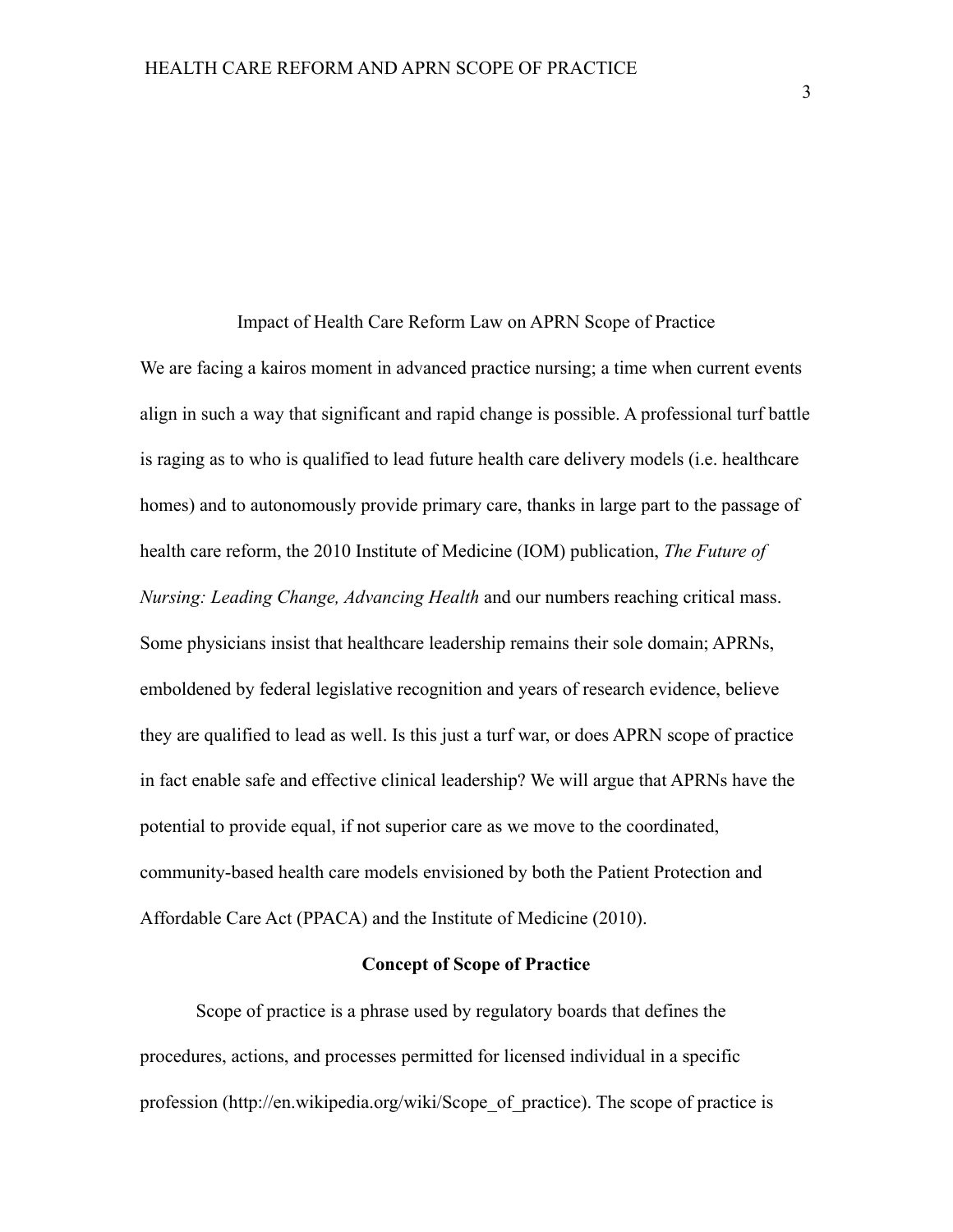limited to that which the individual has received education and gained experience, and in which he/she has demonstrated competency. Each state has specific regulations based on entry education.

Certified nurse practitioners (CNPs) are registered nurses who are prepared beyond the initial nursing education in a graduate level program to provide advanced care directly to patients. The profession originated in the mid-1960's in response to shortages of physicians. Legal scope of practice, based on education requirements and certification mechanisms, are decided at the state level and vary considerably (Christian, Dower, & O'Neill, 2007). CNPs, as well as certified registered nurse anesthetists (CRNAs), certified nurse midwives (CNMs), and clinical nurse specialists (CNSs) are advanced practice registered nurses (NCSBN, 2008, July).

Regulators, employers and professional organizations have each developed definitions of scope of nursing practice, at times independent of one another. There is overlap, inconsistent terminology, and more often than not, limitations set more narrowly than what APRNs are professionally prepared to practice. Scope of practice needs to be a dynamic document that is able to respond, after careful consideration, to changes in the health care environment; overlapping scopes of practice are a reality (NCSBN, 2009).

### **Definitions by Legal and Professional Bodies**

#### **Scope of practice as defined by state regulation.**

Physicians were the first practitioners to have legislative recognition of their practice (aka scope of practice) in the 1880's. Their scope was broad and made it illegal for others to perform activities related to diagnosing, treating, prescribing, curing, and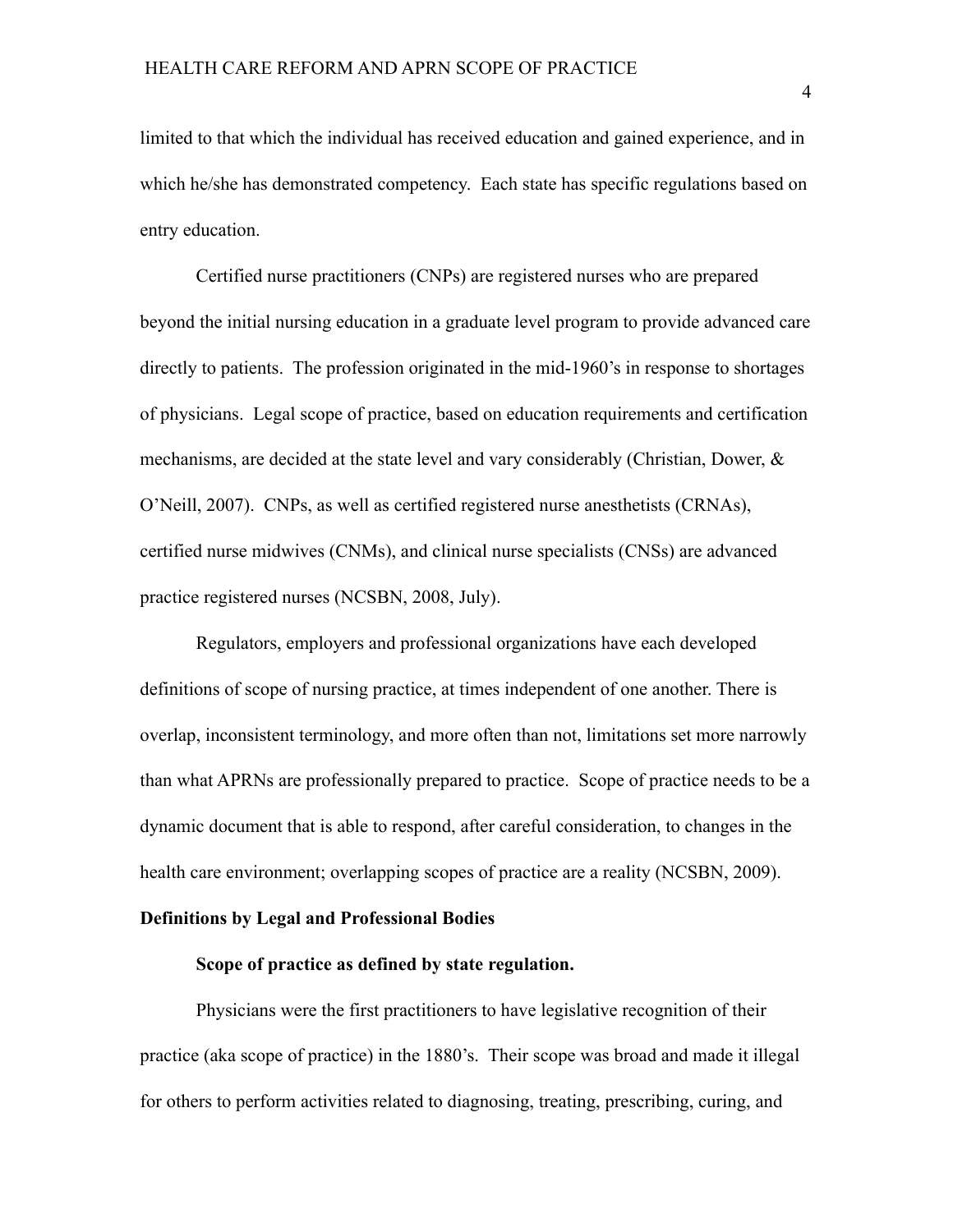any activity otherwise known as practicing medicine. In the mid to late 1930's licensure for nurses became mandatory and State Nurse Practice Acts emerged. These acts began to describe the legal regulation of nursing practice. Many state Nurse Practice Acts define requirements for graduate education and additional recognition to basic licensure, as well as the requirements for physician collaboration or supervision, licensure renewal, disciplinary action and requirements of graduate educational programs (NCSBN, ad 11)

## **MEMBER BOARD PROFILE – NEW REFERENCE**.

There is significant variability in state laws around the degree of physician involvement required, as well as in prescriptive authority, and reimbursement (Stringer, 2010; Phillips, 2011). According to the 23rd Annual Legislative Update by Phillips (2011), 24 states have no statutory or regulatory requirements for physician collaboration, delegation, direction, or supervision; 21 states require collaboration to diagnose and treat; 3 states require physician supervision, and in 3 states the scope of CNP practice is overseen by both the State Board of Nursing (SBON) and the State Board of Medicine (SBOM). Similar diversity is present in state regulations focused on CNP prescriptive authority. Since the Consensus Model for APRN Regulation (approved July 2008) and the NCSBN APRN Model Act/Rules and Regulations (approved August 2008) there has been a concerted effort to minimize this diversity across the nation.

## **Scope of practice and federal regulation.**

CNP scope of practice is also impacted by the rules and regulations for state and federal health care reimbursement programs. PPACA (2010) recognizes CNPs as primary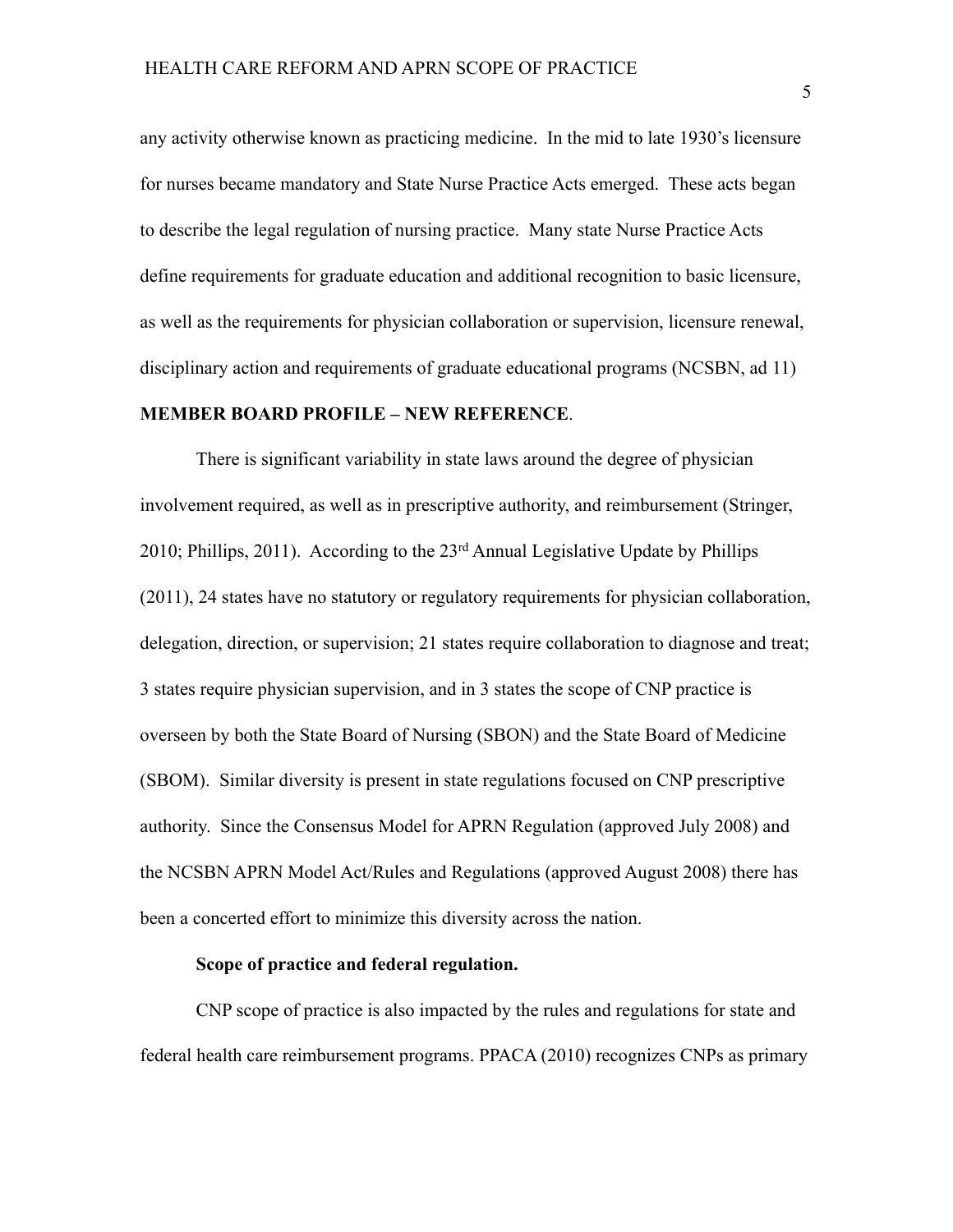care practitioners eligible to receive grants, primary care bonus payments, with no mention of collaboration or supervision requirements (Grady, 2010).

## **Scope of practice as defined by professional organizations.**

Professional certification organizations are a self-regulatory mechanism for the nursing profession to ensure competency of nurses at basic and advanced levels of practice. This is done by certification examinations focused on measuring a minimum level of competence for the APRN entering practice. The majority of states have incorporated professional certification into the state nurse practice act as a requirement for CNP licensure (Phillips, 2011).

National professional nursing organizations such as the American Nurses Association (ANA, 2011) have broadly defined the scope of practice for all APRNs. The ANA relies upon specialty nursing organizations to define specific scopes of practice for each type of APRN. Both national and regional organizations lobby at the federal, state and local levels to influence legal decisions impacting the ability of APRNs to provide the health care necessary to the nation. In contrast to regulatory scope of practice definitions, these organizations' definitions often represent the broadest view of scope. While the state nurse practice act is responsible for protecting the safety of the states' citizens, the professional nursing organizations take responsibility for informing the public about the services available from APRNs. These professional definitions of APRN scope of practice create the basis for influencing the regulatory scope of practice. In some instances, the scope of practice written by the profession is more flexible and

 $\sim$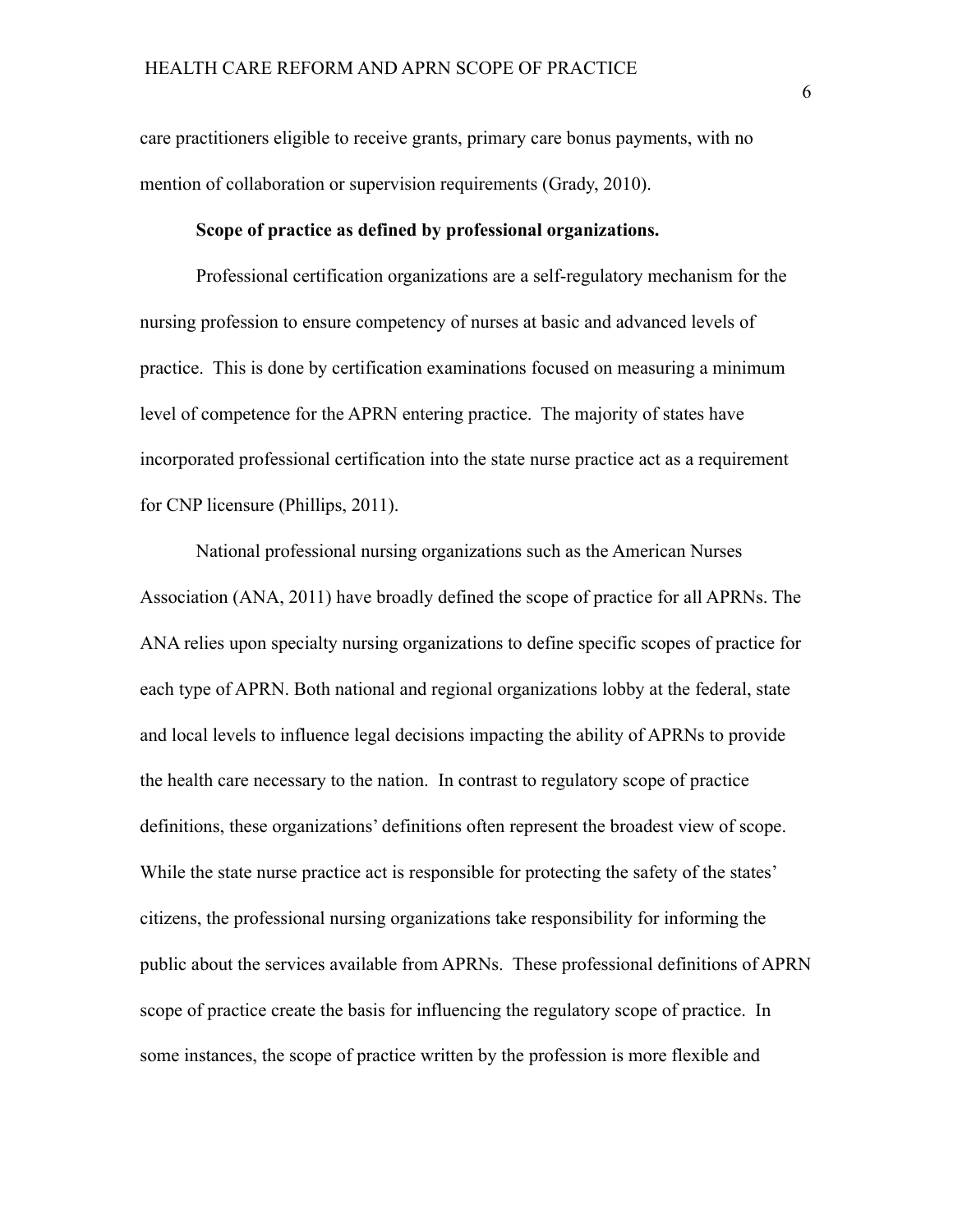responsive to changes in practice and health care issues when compared to scope of practice definitions by regulators.

## **Scope of practice as defined by employers.**

Scope of practice as defined by employers describes the services that the APRN will provide in a facility. While the employer may restrict scope of practice, it may not expand the scope of practice beyond the state nurse practice act.

## **Scope of practice as defined by NCSBN.**

The National Council of State Boards of Nursing (NCSBN) collaborated with a consortium of six professional regulatory organizations representing physicians, nurses, social workers, physical/occupational therapists and pharmacists. It produced a guide to assessing scope of practice proposals for state legislators, acknowledging, "It is no longer reasonable to expect each profession to have a completely unique scope of practice, exclusive of all others." It calls for changes "that reflect the evolution of abilities of each health care discipline" recognizing what we have all known for a long time, that there is – and should be – overlap in scope (NCSBN, 2009, p. 3).

#### **Consequences – Good and Bad - of Overlapping Scopes of Practice**

For the past twenty years scholars of state licensing laws that define scopes of practice for health care professionals have commented on the workforce issues of misdistribution, shortages and barriers to full, independent practice based on education and credentialing. Two such scholars are Catherine Dower and Barbara Safriet, both of whom were involved with the PEW Health Professions Commission (1995) which stated more than fifteen years ago that: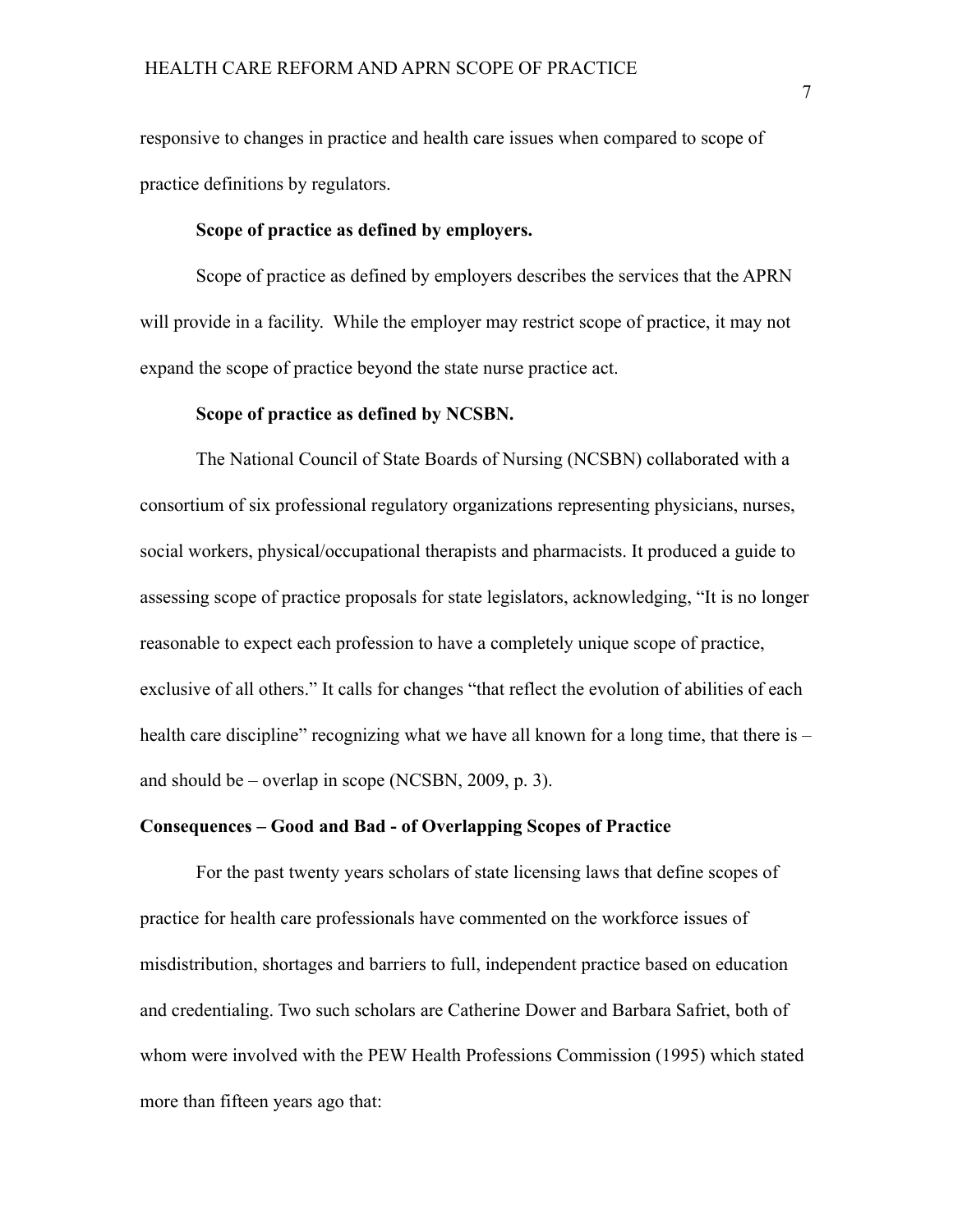The varying objectives and levels of practice specifically found in different professions 'scope of practice' are more than frustrating; they have encouraged a system that treats practice-acts as rewards for the profession rather than a national mechanism for cost effective, high quality and accessible service delivery by competent practitioners (p. 10). States should explore pathways to allow all professionals to provide services to the full extent of their current knowledge, training, experience and skills (p. 9).

Sadly an unintended consequence of deciding who can be reimbursed for a particular skill or procedure has often defined a profession's scope of practice. The current overlap of professional domains does not fit into this schema; organizations and institutions need to keep this in mind as we move forward in this century. Medicare beneficiary rules prohibit CNPs from ordering durable medical equipment, ultimately increasing the cost of services since the physician must then also be involved in the ordering. In response to barriers to practice such as this, the Center for Medicare and Medicaid Services (CMS) often adds waivers or writes program memoranda to clarify polices and provide the soundest interpretation for services provided by CNPs. Additionally the Department of Public Welfare and/or the Association of Medical Supplies also interpret language of federal regulations and deny provision of services by CNPs to Medicaid and Medicare beneficiaries.

#### **Barriers to APRN Expanded Scope of Practice**

"The potential for expansion of non-physician scope of practice has important implications for policymakers… (T)he potential of nurses and physician assistants to help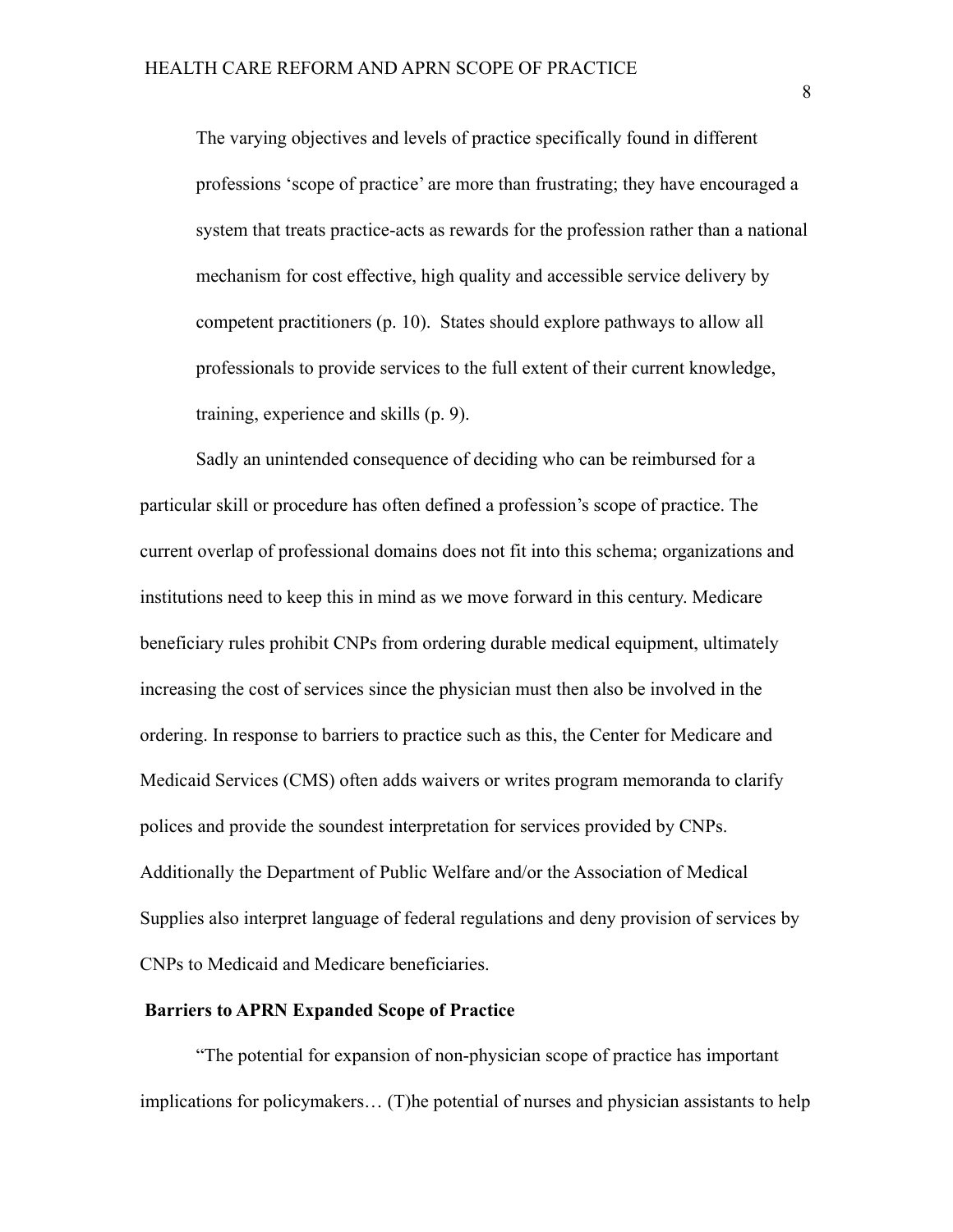redress such imbalances will depend partly on the resolution of current tensions over their scope of practice" (Cunningham, 2010). The challenge of any new law is that just because it is signed into being doesn't mean the specifics, or regulations, are spelled out immediately. With scope of practice varying from state to state, and indeed by facility, it is difficult for legislators to grasp our potential. Barriers to functioning at our fullest potential obscure the picture as well: the requirement of collaborative agreements in many states limits our ability to have an independent license. Lack of consistent reimbursement across states has kept us largely invisible or at best minimizes the quantity/quality of care we currently provide. Title variation by state (APN?, CRNP?, APRN? ARNP?) increases confusion. And reduced Medicare reimbursement for APRN primary care services, which is already low, makes financial solvency difficult.

As we move forward with expanding the scope of practice of APRNs we will have to resolve regulatory issues, due to language that specifically states "physician" as provider, that have unintended consequences such that an APRN can order prosthetics, orthotics, dentures, eye glasses and medications like Oxycontin but are not able to order diapers or a walker. Hopefully, in the near future we can move to more neutral language in regulations such as *physicians or other licensed healthcare practitioners of the healing arts within the scope of practice as defined by State law of that professional*, or simply, *prescriber* (Nurse Practitioner Roundtable, 2009)*.* 

If our society wanted to prevent our citizens from full access to safe, quality services in order to cut costs, we would have a very good reason to limit expanding scope of practice for qualified practitioners. If physicians did not want to make health care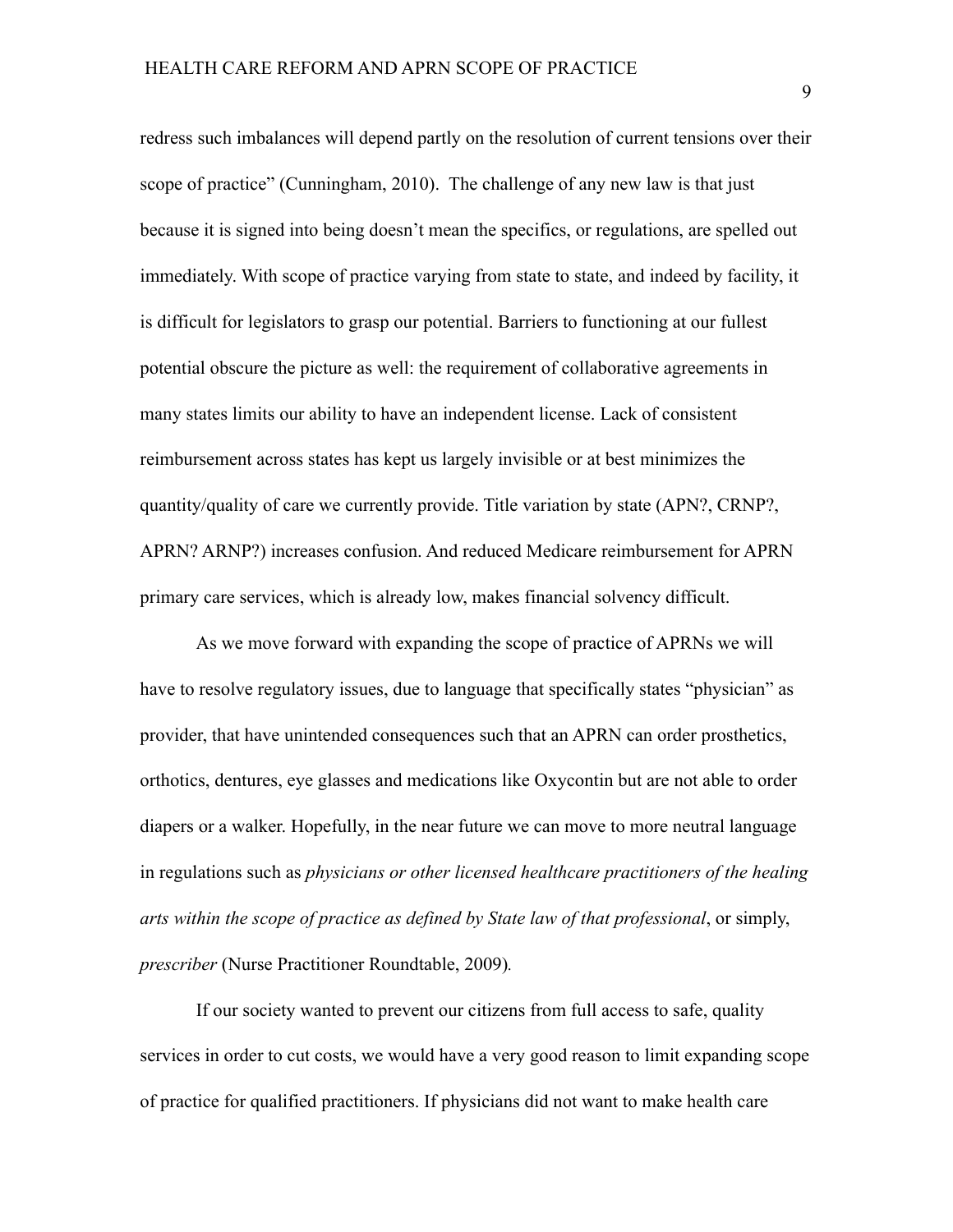delivery services available to their clients, or legislators wanted to decrease use of services by their constituents, then and only then, should our country prevent the independent licensing of APRNs.

## **Impact of Health Care Reform Law on APRN Scope of Practice**

March 23, 2010 was the day that many APRNs had long awaited: President Obama signed The Patient Protection and Affordable Care Act (PPACA) into law. The language of this law finally recognized, on a federal level, the authority of APRNs as health care providers. We are listed as one of the Accountable Care Organization Professionals (along with physician assistants and physicians) for Medicare, which will hold us accountable for coordination of quality, cost effective care. Indeed, we are specifically mentioned as eligible recipients for a 10% bonus payment under Medicare for primary care providers (PPACA, 2010). And there is more money behind this federal recognition: \$50 million available in grants for Nurse Managed Health Clinics and an additional \$1.5 billion to expand primary care in the community. Since 85% of CNPs are certified in primary care, this has specific implications for our profession (HRSA, 2011).

## **Increased Demand for Primary Healthcare Providers**

PPACA markedly increases the number of Americans who will now be able to afford healthcare, beginning immediately and increasing until 2014, when there will be an estimated 32 million additional patients. With this coverage expansion, along with population growth and aging, demands for more primary care providers increases exponentially. There are already an insufficient number of physicians trained to provide primary care, and their numbers continue to fall (IOMa, 2010) APRNs are one safe, cost-

10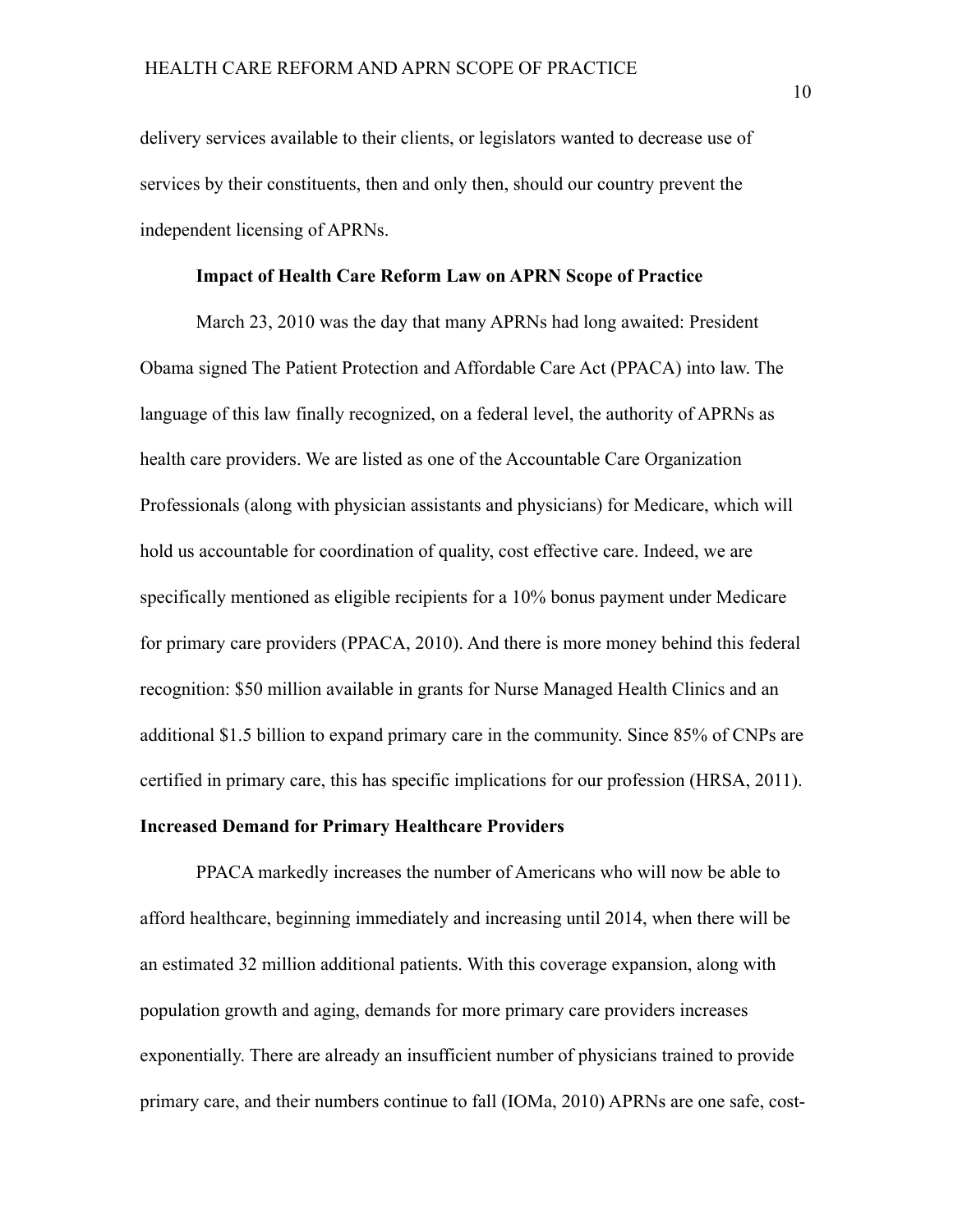effective and efficacious solution to this challenge. But do legislators – and the public comprehend this?

## **Impact of the IOM: Future of Nursing Report**

Recall that Clara Barton neither asked for permission nor sought direction before she headed into the front lines of the Civil War. This experience inspired her to campaign fiercely and successfully to create the Red Cross. In the spirit of Clara Barton …the IOM *Committee on the Initiative on the Future of Nursing*… recommends an action-oriented blueprint for the future of nursing (Grady, 2011).

Citing statistics such as nursing representing the largest sector of the health professions, numbering at 3 million in the United States, as well as the reputation of our profession as having "a steadfast commitment to patient care, improved safety and quality, and better outcomes", *The Future of Nursing: Leading Change, Advancing Health* (IOMa, 2010) broke with tradition to recommend removal of all barriers preventing nurses from practicing to the full extent of their education and training. Kathleen Potempa, president of the American Association of Colleges notes that while some have interpreted this report as calling for the expansion of APRN scope of practice beyond that which they already do, in reality it is an affirmation of APRN effectiveness, and a call to address areas where regulatory framework is lagging (Devi, 2011). The IOM is a well-respected, unbiased institution that has a reputation for providing evidencebased recommendations. *The Future of Nursing: Leading Change, Advancing Health* (IOMa, 2010) recognizes unique attributes of the nursing profession, including our adaptability, close proximity to patients and our scientific understanding of care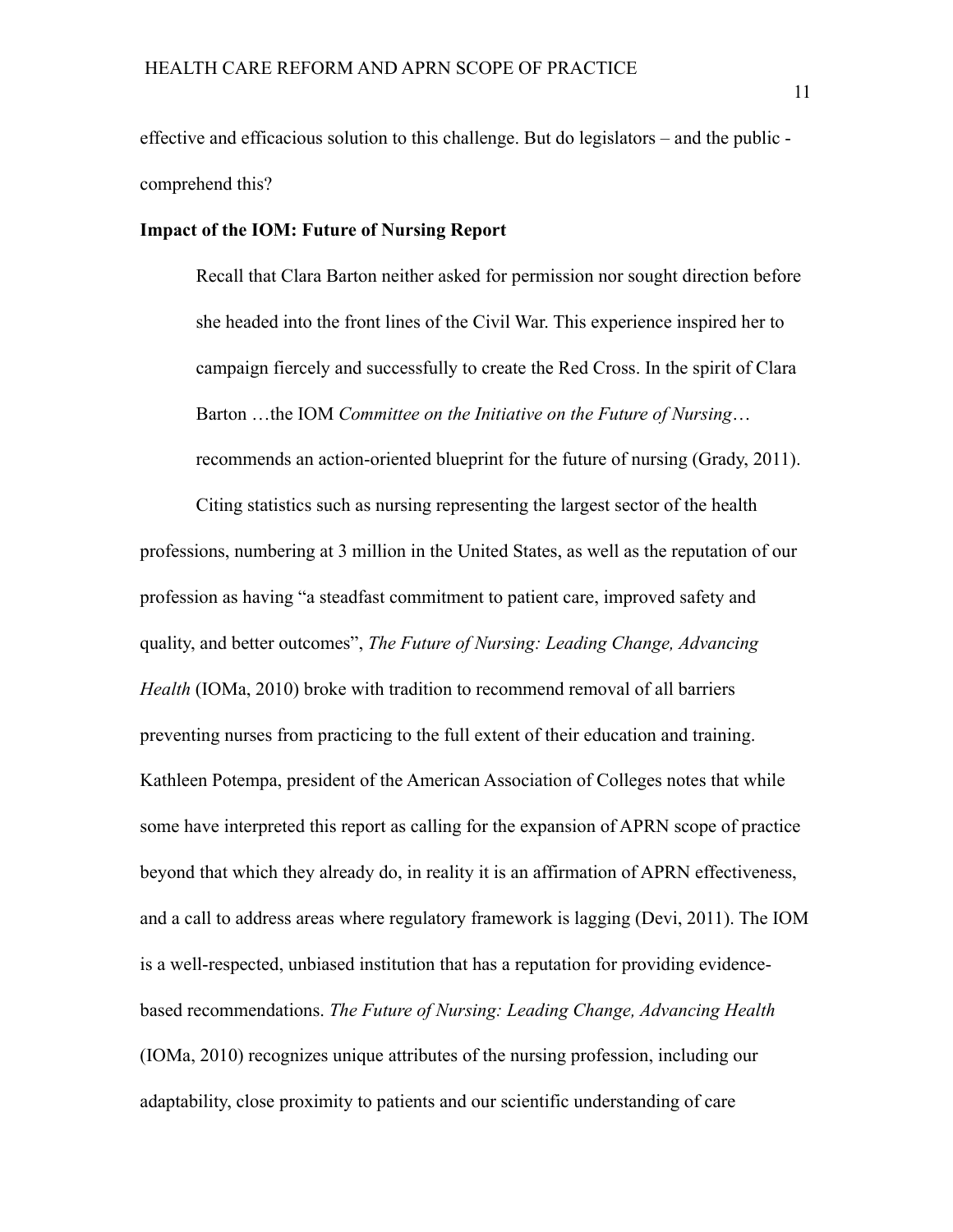processes. Additionally *The Future of Nursing: Leading Change, Advancing Health* (IOMa, 2010) notes the broad continuum of care our profession provides, "from health promotion, to disease prevention, to coordination of care, to cure – when possible – and to palliative care when cure is not possible" (p. 4). In exchange for this recognition, the IOM charges our profession with achieving higher levels of education and training with the goal of having increasing numbers of graduate level prepared providers. "Nurses should be full partners, with physicians and other health professionals, in redesigning health care in the United States" (IOMa, 2010, p. 4).

## **Evidence based solution to Professional and Public Perception**

Meanwhile medical professional organizations have been vehemently guarding their turf, which historically (rather than logically) encompasses all of health care provision (Safriet, 2002), asserting without evidence that non-physician health care providers are under qualified. Perhaps in the past physicians were the best educated and prepared to be the leaders in health care, but APRN education and skill levels have increased with the consequent broadening of scope of practice in all 50 states. Research repeatedly demonstrates our safety, parity and cost-effectiveness and the Cochrane Collaboration found us to be superior providers with regard to communication skills and patient satisfaction (Laurant, Reeves, Hermens, Braspenning, Grol, & Sibbald, 2008). *Scope of practice is not based on precedent,* as medical professional organizations would have us believe*.* Case in point: there was a time that only physicians used a thermometer to assess a patient's temperature and the nurse held a velvet box that held the thermometer safely. Today parents routinely check temperatures at home! But at one time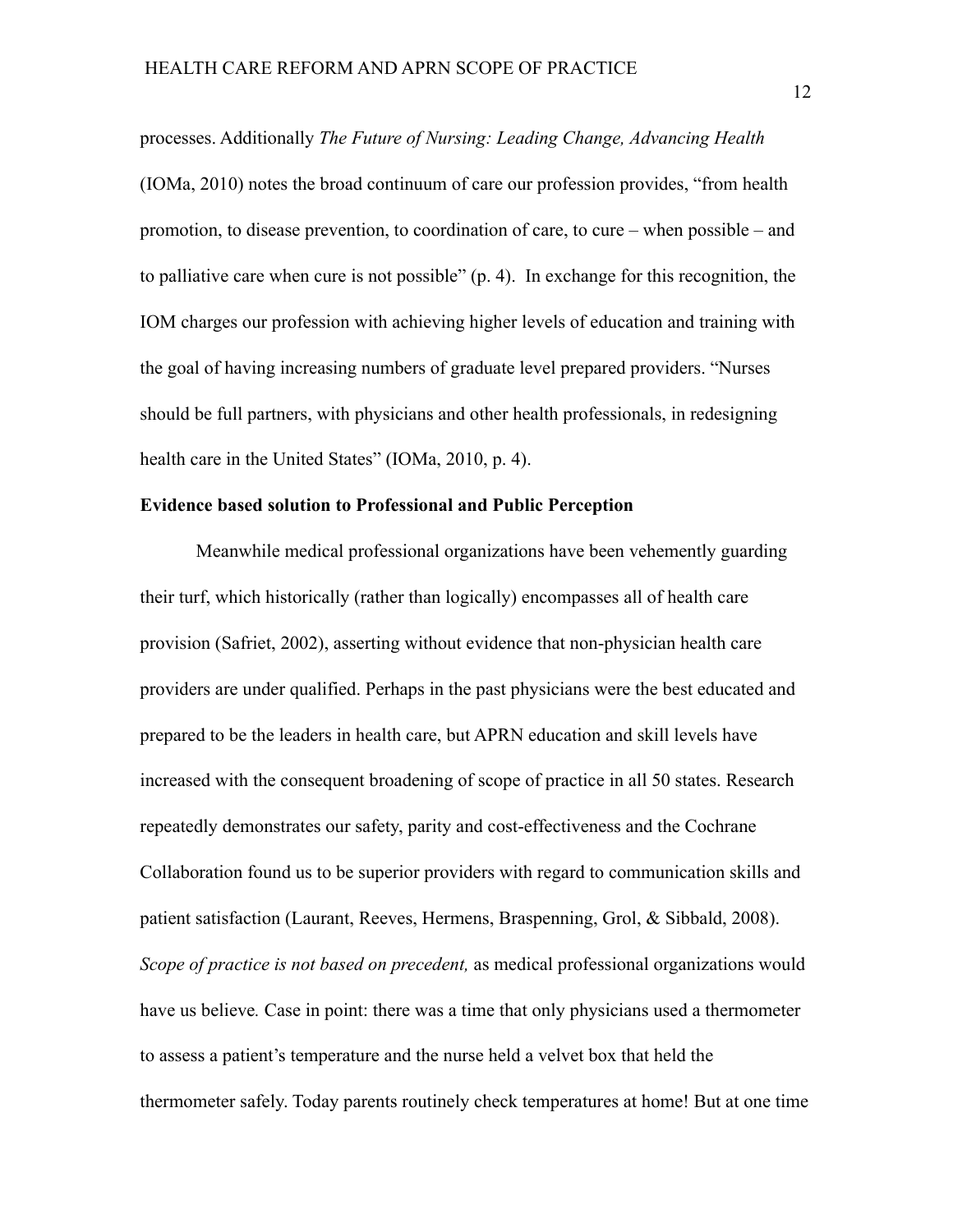temperature taking was the sole domain of a physician, not a nurse or parent. It is in the best interest of public health and safety to have all competent primary care providers empowered to provide care to the fullest extent of their license and certification.

Medical economist Jeffrey Bauer, PhD, states that the drive behind health care reform is to "slow the relentless growth as a relative portion of the gross domestic product" (2010, p. 228). He goes on to recognize the ability of APRNs to provide costeffective care without diminishing quality, stating, "…economic and clinical gains can be realized by allowing APRNs to be independent caregivers and delivery team leaders for a large number of health services in a wide variety of settings" (Bauer, 2010, p. 228). Bauer (2010) estimates that APRNs can be substituted for physicians in 90% of primary care.

# **Changing the Thinking of Entrenched Health Care Professionals, Legislators and**

## **Consumer Advocates**

#### **Historical Perspective**

 Prior to PPACA many states already felt the impact of a primary care provider shortage. Often these states were rural or had large urban regions that were designated as federally underserved areas for delivering primary health care. Consequently physicians in these areas, who cared more about their clients than what their professional medical associations dictated, began to support the expansion of scopes of practice to qualified non-physician healthcare providers (NCHCPs). These physician-visionaries worked with state legislators, health care regulators and professional provider organizations to provide an additional work force for their states' consumers who would be properly educated, certified and licensed to provide needed primary care services. Concomitantly as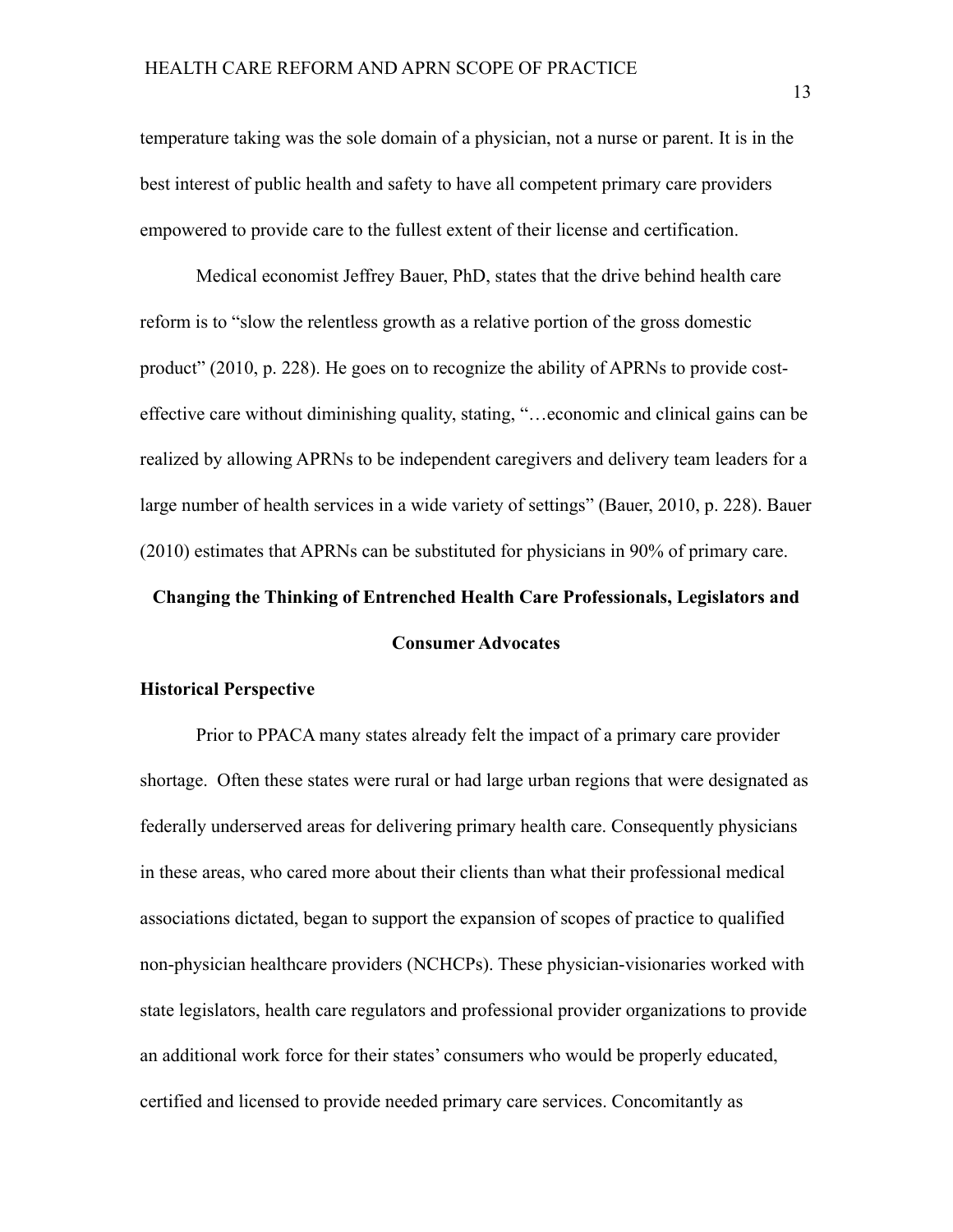physician residency training requirements evolved and the hours of service were sharply curtailed physicians began to use qualified APRNs to enhance the workforce and provide needed services in settings other than traditional primary care.

This attitude of putting client needs before professional medical association dictates will be crucial in this time of healthcare reform, regardless of regional demographics. Less than one-third of our states are ready for the transition to universal healthcare because the position of medical professional organizations prevents APRNs and others from practicing to the full scope of their education and certification.

## **Promoting Misperception**

APRNS and other NPHCPs (including physician assistants, dental hygienists, optometrists, pharmacists, physical therapists and psychologists) have an uphill battle. In 2006, the American Medical Association (AMA) established a coalition of national medical organizations and state medical societies called the Scope of Practice Partnership (SOPP). Stating its mission was to protect the public from under-trained practitioners, this partnership developed a clearinghouse of information about NPHCPs called the Scope of Practice Data Series. The series consists of modules that provide in-depth analysis of the education, certification and licensing of various NPHCPs, according to the AMA. Another project of AMA-SOPP has been geographic mapping that visualizes practice location for physicians versus NPHCPs to allow state legislators to see for themselves if NPHCP's will actually improve access to care (AMA, 2009). Sadly, both of these initiatives have been challenged by all NPHCPs for containing numerous factual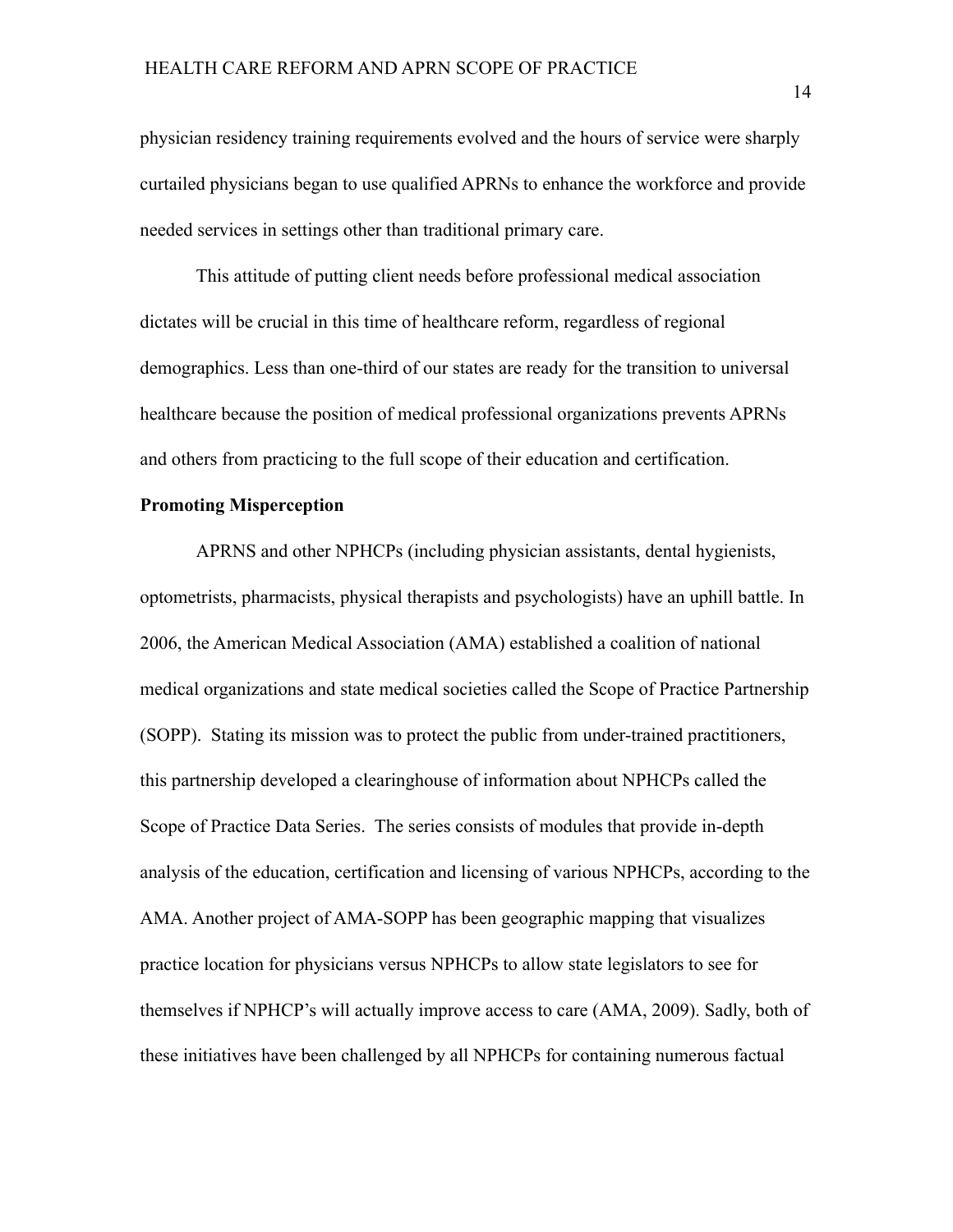misrepresentations and misleading conclusions. (Nurse Practitioner Roundtable, 2009, Engebretson, 2010, English, 2010).

## **Incongruent Policies**

The AMA's own policies recognize that a particular profession is responsible for determining the criteria for education and credentialing that drive that profession's scope of practice; yet the AMA-SOPP repeatedly publicly promotes the perception that NPHCPs are not fully qualified nor working within legally established scopes of practice. The AMA-SOPP coalition also demonstrates its need to protect turf by deterring NPHCPs with professional, non-medical doctorates from calling themselves "doctor." If they would call themselves "physicians" distinguishing them from many other professional doctors who deserve to call themselves "doctor," this issue would cease to exist.

#### **Health Care Regulatory Boards and Legislators Can Make the Difference For**

## **Consumers Through Collaboration**

Health Care Reform arrived in 2010 even without much collaboration between our political parties. But the implementation of this reform cannot succeed without the collaboration of all healthcare stakeholders, including regulatory boards, state legislators, professional licensing committees, health profession committees independent regulatory review boards and insurance committees, hospitals and nursing home institutions, and consumer advocacy groups. Many groups outside of nursing are supporting the full scope of practice of APRNs for the 21st century: AARP (2010), Brookings Institute (2009), CATO Institute (2008), Citizen Advocacy Center (2010), FTC ( ), IOM (2010), Josiah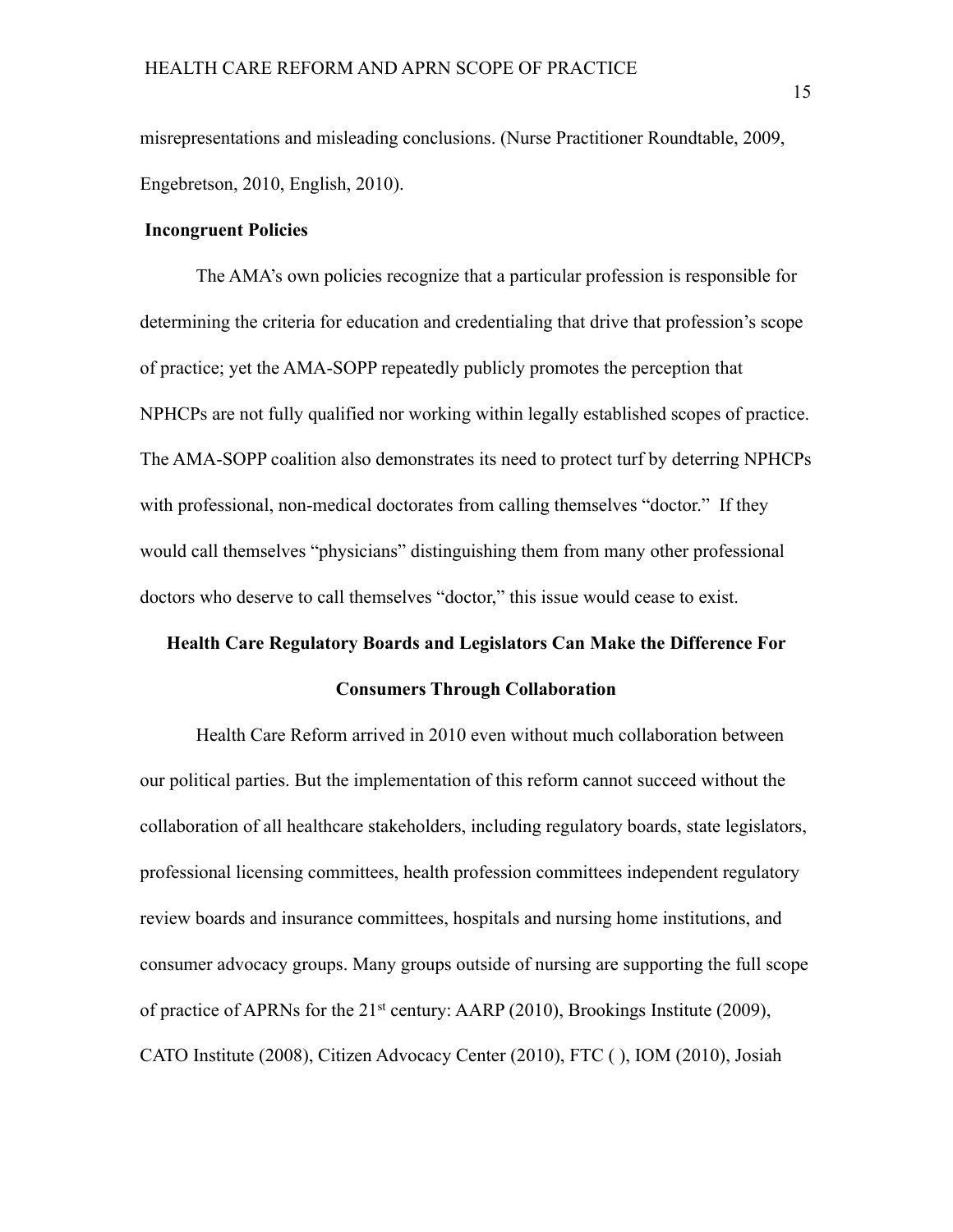Macy Jr. Foundation (2010), PEW Health Professions Commission (1995), RAND Health (2009).

Where to begin? Facilitating discussions around common issues is a place to begin. Evidence of this is already beginning: At a state level last year, Basil Merendes, Commissioner of PA Bureau of Professional and Occupational Affairs was promoted to Secretary of State and one of his first acts was to bring together all of Pennsylvania's Healthcare Board Chairs and Executive Directors. Issues were shared and quarterly meetings were scheduled to continue the dialogue. Other states have done this as well, with Minnesota having created the Council of Health Boards in 2001 (LeBuhn & Swankin, 2010).

And at the federal level, The Federal Trade Commission (FTC) wrote a letter in March 2011, which voiced support for a bid to lift Florida's restrictions on full practice for APRNs. Not only did the FTC agree with a Florida Department of Health report that found that reducing supervision requirements for CNPs would increase access to healthcare, they went to the next level by lambasting the 2006 Legislature, which applied the physician-driven restrictions in the first place (Ward, 2011).

## **Finding Common Ground**

Both APRNs and other NPHCPs would like to work in partnership with their physician colleagues (as they do now in 14 states) to address the real health care needs of our consumers. One group trying to move the agenda towards an independent license and full scope of practice for NPHCPs is the Coalition for Patient Rights. Made up of 35 health care organizations responding to AMA-SOPP they promote the use of a broad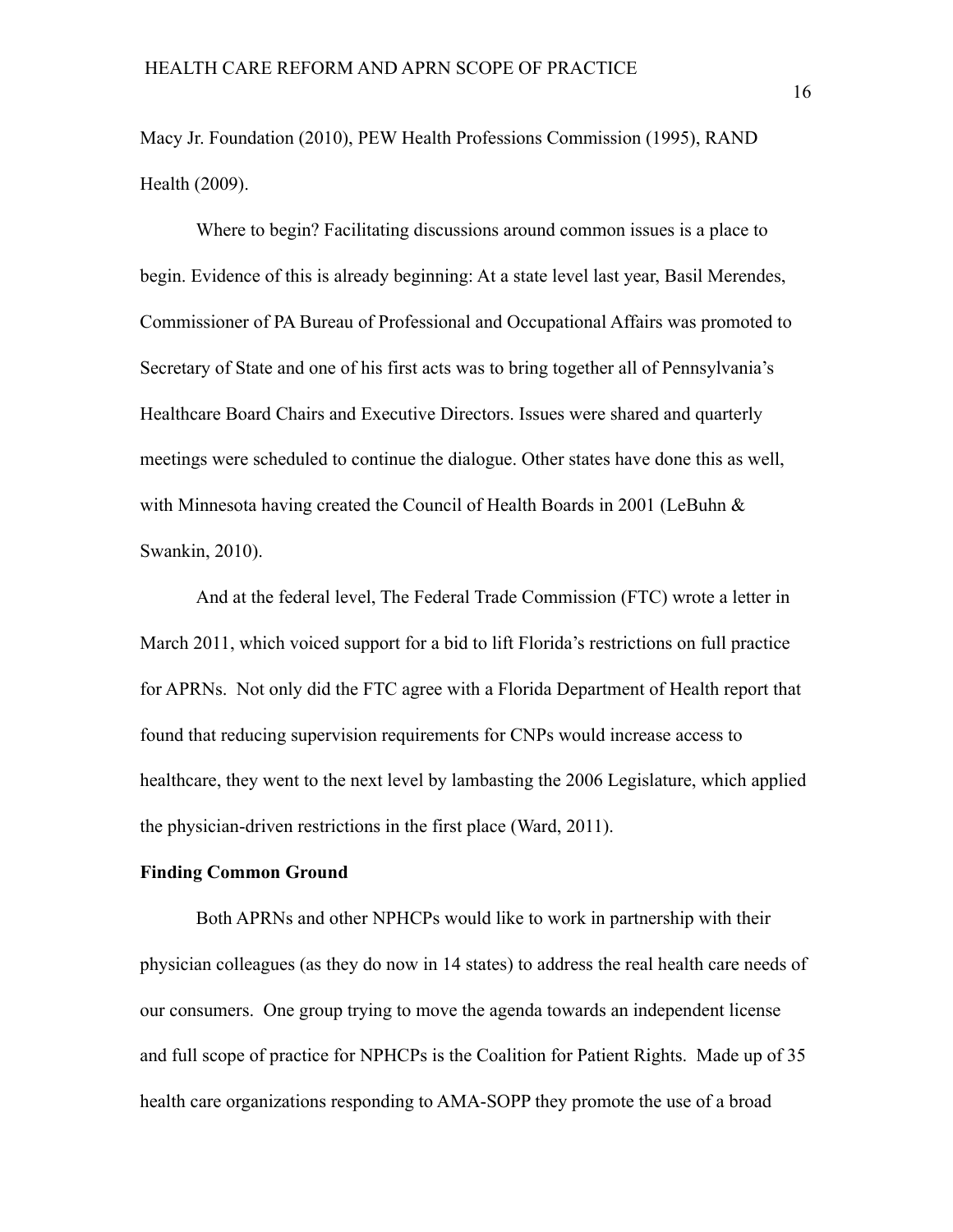spectrum of NPHCPs to ensure accessibility, quality, affordability and sustainability of health care for all consumers – both insured and uninsured (CPR, 2011). They call for "a balanced study of healthcare providers to include an evaluation of whether physician scope is overbroad." In addition, the Citizen Advocacy Center (CAC) has a new project involving a panel of consumers and consumer organizations charged with understanding the history and current bottlenecks hindering scope of practice legislation as well as the rule of medical boards. Increasing public awareness of the issues surrounding NPHCP need for independent licensure and full scope of practice in an unbiased forum is one avenue to effective change.

The American Association of Retired Persons (AARP) adopted a new policy on scope of practice in the spring of 2010 in response to the identification of nurses as critical players in bringing health care access to the health care needs of Americans. AARP realized that legal barriers are preventing nurses from practicing to the full extent of their education certification and licensing so their policy states: "Current state nurse practice acts and accompanying rules should be interpreted and/or amended where necessary to allow APRNs to fully and independently practice as defined by their education and certification." (AARP, 2010).

So too the Josiah Macy, Jr. Foundation's Report on "Who will provide primary care and how will they be trained," (Cronenwett & Dzau,  $2010$ ) – stated in the recommendations that "coupled with efforts to increase the number of physician, nurse practitioners, and physician assistants in primary care, state and national legal, regulatory, and reimbursement policies should be changed to remove barriers that make it difficult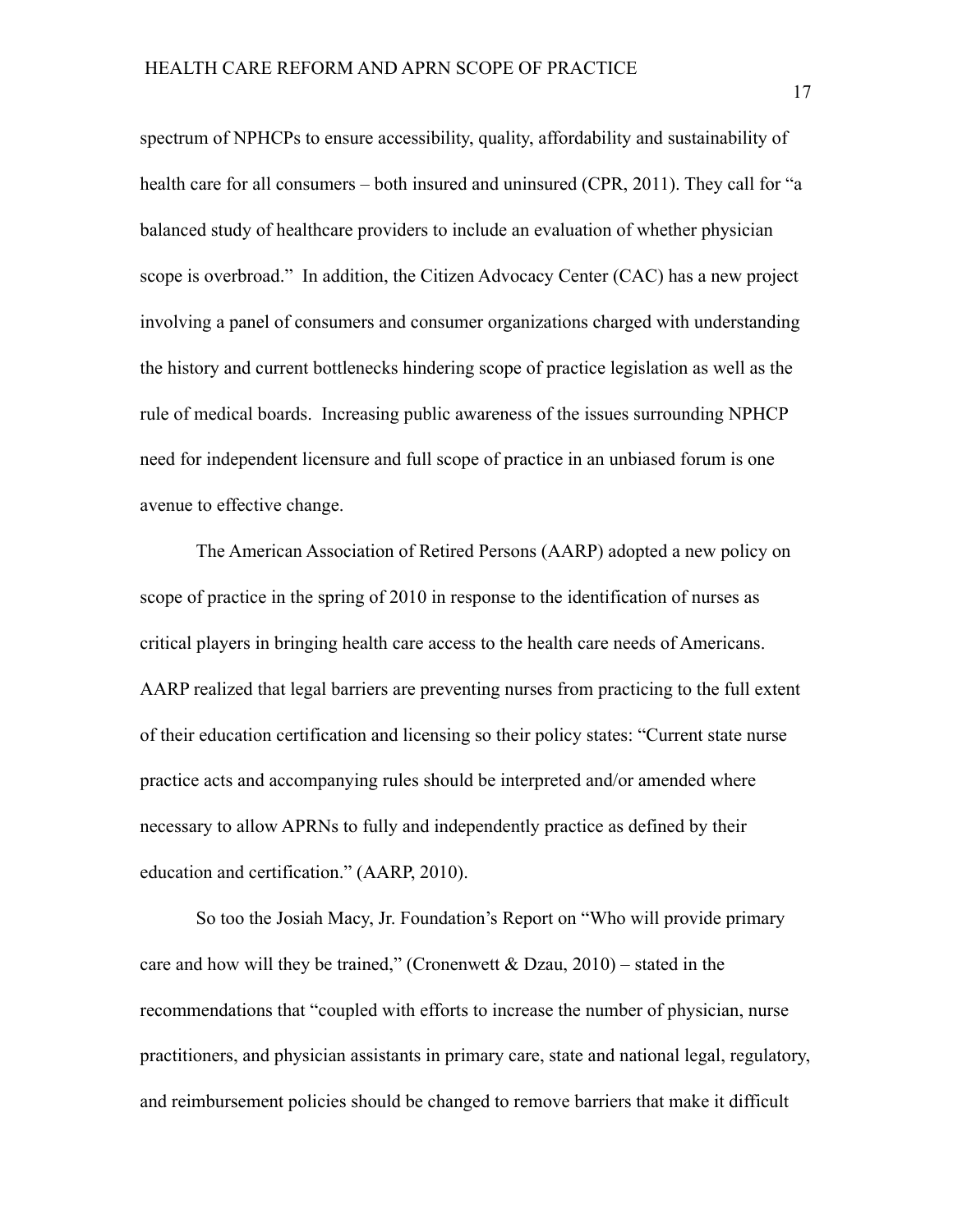for nurse practitioners and physician assistants to serve as primary care providers and leaders of patient-centered medical home or other models of primary care delivery" (pg. 18).

So how should we proceed in addressing scope of practice? Schmitt and Shimberg (1996) are the most often quoted about this issue: they discuss that the process of evaluating a scope of practice is intended to:

- ensure that the public is protected from unscrupulous, incompetent and unethical practitioners;
- offer some assurance to the public that the regulated individual is competent to provide a certain service in a safe and effective manner;
- provide a means by which individuals who fail to comply with the profession's standards can be disciplined, including the revocation of their licenses.

If professionals and legislators could follow these three guidelines, perhaps the heated debates that look like turf battles could be lessened and we could provide additional access to care for more Americans.

#### **Time to Make our Voices Heard**

Despite the paucity of press coverage, we have a seat at the "big" table: there is nursing representation at federal policy discussions. Additionally AARP together with the Robert Wood Johnson Foundation (RWJF) have begun the Campaign for Action, engaging stakeholders from diverse sectors who are working together to transform the future of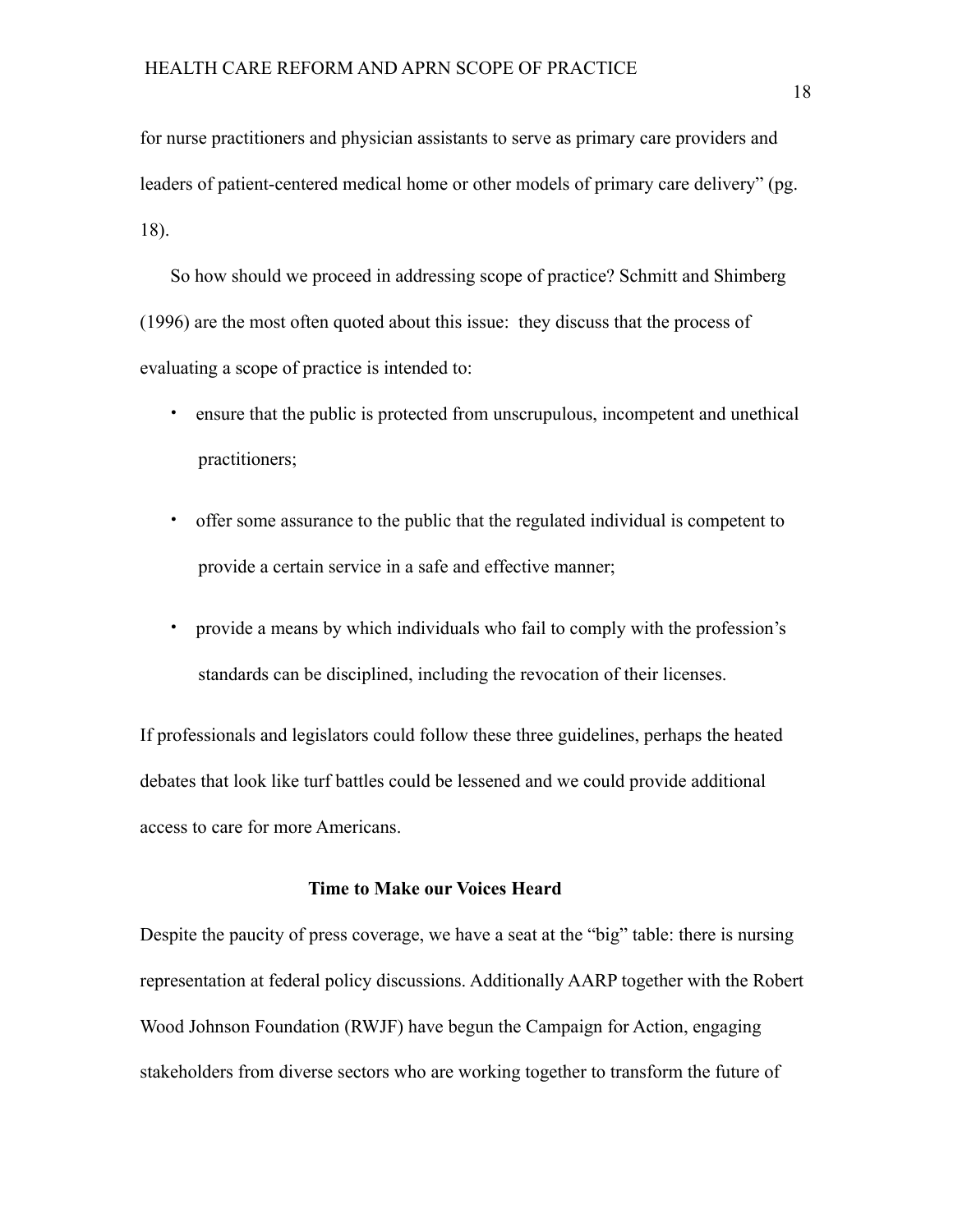nursing at state and local levels (Action Coalitions, 2011). Regional Action Coalitions (RACs) are being formed throughout the United States; fifteen so far have been launched in California, Michigan, Mississippi, New Jersey, New York, Washington, Idaho, Utah, Colorado, New Mexico, Illinois, Indiana, Louisiana, Virginia and Florida. To assure sustainability, RACs are being given technical assistance through AARP, thanks to a grant from the Robert Wood Johnson Foundation (Action Coalitions, 2011). Services such as access to grant writers, sustainability planning/facilitation, links to potential funders and collaboration with existing RWJF nursing grant programs are available to APRNs (Action Coalitions, 2011).

Individually we can have influence at the federal, state and local levels. You don't have to be in Washington, D.C. to do this; in fact when it comes to regulations that will impact practice, it's really all about the state level. So here is what we APRNs – and indeed all NPHCPs specifically can to do:

- If you live in a state with an existing RAC, get involved by contacting them
- Collaborate with consumer advocates to help us show legislators what would be best for health care delivery in their state to meet the needs of their constituents;
- Educate legislators to understand the historical controversies as well as our full scope of practice;
- Educate the general public, colleagues and patients about our full scope of practice and the research demonstrating our effectiveness, if not superiority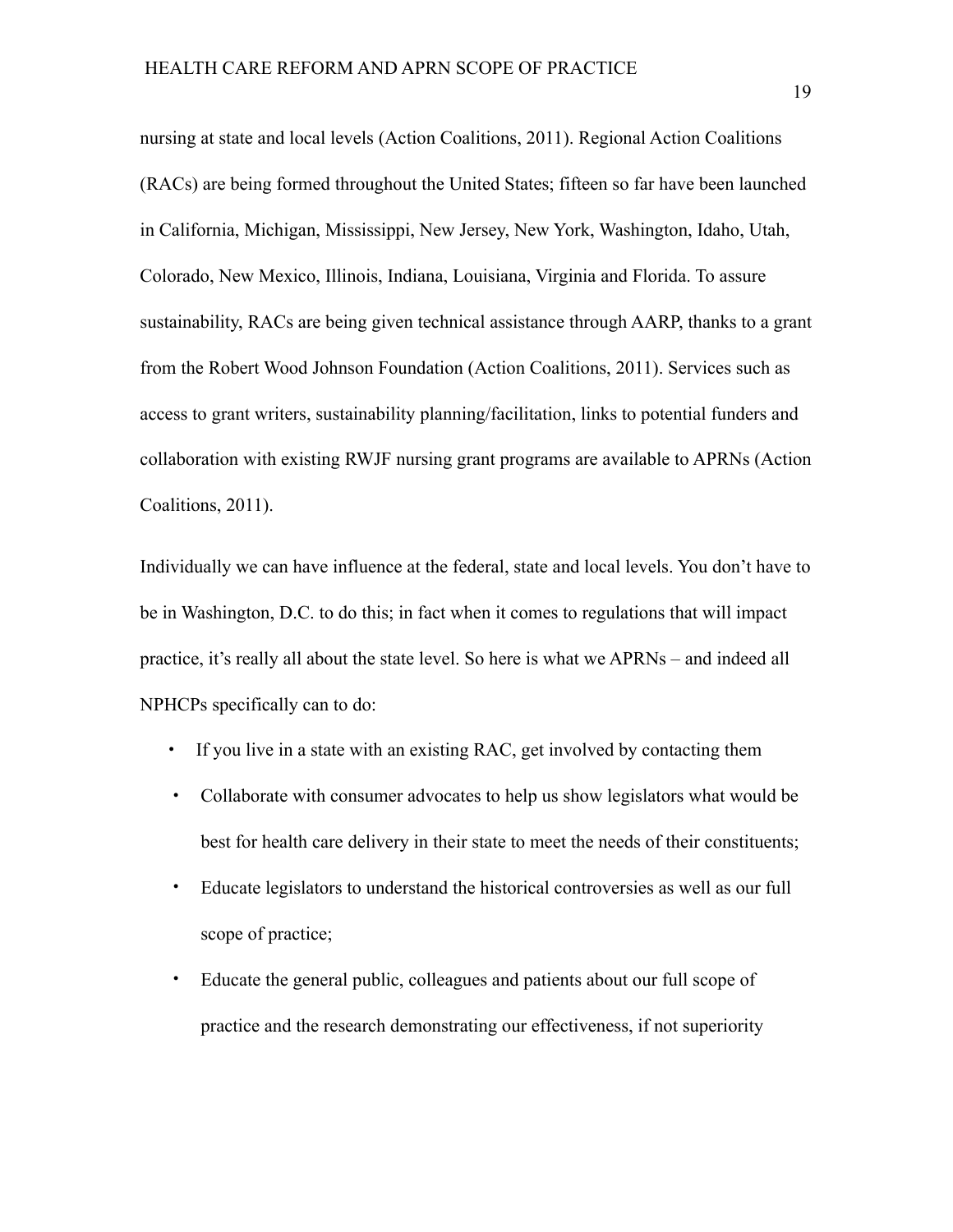- Challenge language used in the media so that "healthcare provider" replaces wherever "physician" or "doctor" is stated;
- Publicly rebut inappropriate, incorrect statements by professional medical organizations.

Our profession needs to make its voice heard during this crucial regulatory period so that our scope of practice allows practitioners to practice to its fullest potential throughout all 50 states. Section 2706 of PPACA prohibits a health plan or insurer from discriminating against healthcare providers with respect to participation and coverage if they are "acting within their scope of state license or certification" (Fields & Ridenour, 2011). We are ideally suited to be both independent caregivers and delivery team leaders in this preventive care focused new environment. There will be an estimated 40,000 primary care provider shortage by 2014, when PPACA goes into full effect. There have been calls for removal of practice barriers since the 1990s. "(T)he scope of practice conferred upon each (provider) should be as full as possible, consistent with safe and effective practice, for only then will healthcare consumers reap the benefits of increase access to high-quality care at reduced cost" (Safriet, 2002).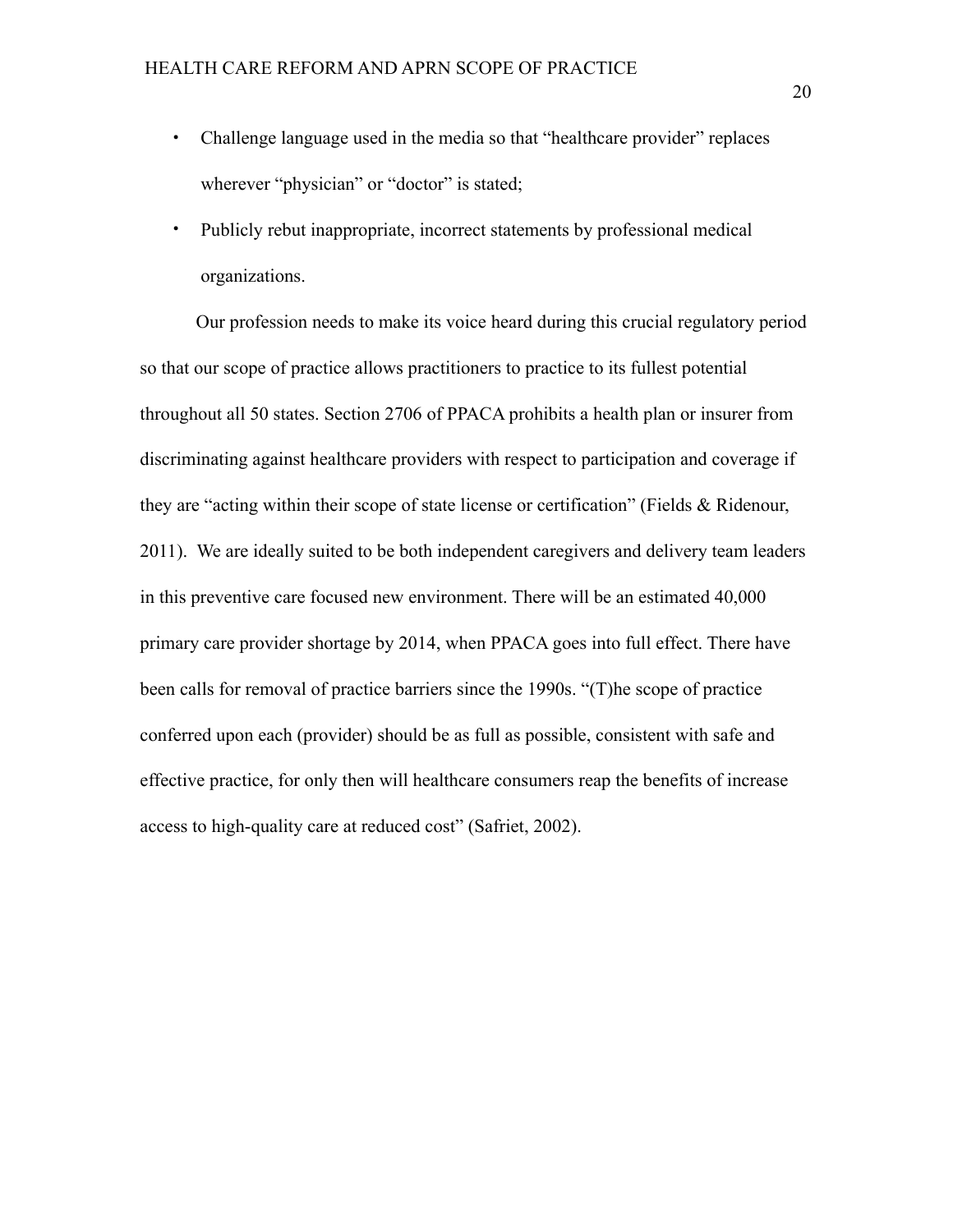#### References

Action Coalitions (January 17, 2011). Retrieved from

http://thefutureofnursing.org/content/regional-action-coalitions.

American Association of Retired Persons (AARP). (2010). *Scope of practice for advanced practice registered nurses.* Retrieved from http://www.midwife.org/ documents/AARPPolicySupplementScopeofPractice.pdf

- American Medical Association (AMA). (2009). *AMA Scope of practice data series.* Retrieved from http://www.aanp.org/AANPCMS2/publicpages/08-0424%20SOP %20Nurse%20Revised%2010-09.pdf
- American Nurses Association (ANA). (2011, June 8). *Scope and standards of practice.* Retrieved from http://www.nursingworld.org/scopeandstandardsofpractice
- Antos, J., Bertko, J., Chernew, M., Cutler, D., Goldman, D., McClellan…Shortell, S. (2009). *Bending the curve: Effective steps to address long-term health care spending growth.* Brookings Institute. Retrieved from http://www.brookings.edu/ reports/2009/0901 btc.aspx#
- Bauer, J.C. (2010). Nurse practitioners as an underutilized resource for health reform: Evidence-based demonstrations of cost-effectiveness. *Journal of the American Academy of Nurse Practitioners*, *22*(4), 228-231. doi:10.1111/l.

1745-7599.2010.00498x

Christian, S., Dower, C., & O'Neill, E. (2007). *Overview of nurse practitioner scopes of practice in the United States – Discussion.* San Francisco, CA: UCSF Center for the Health Professions.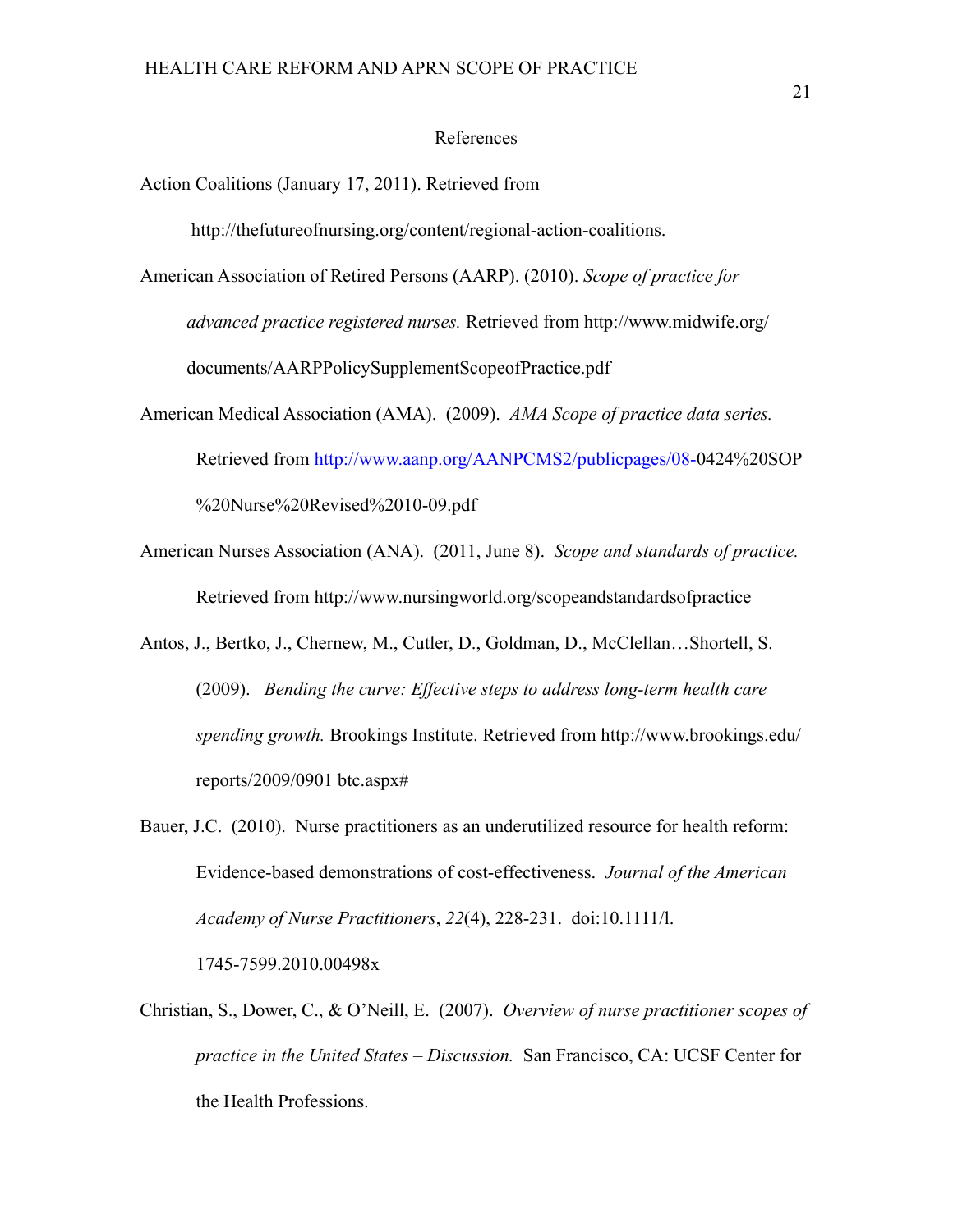Coalition for Patients Rights (CPR). (2011, June 2). *Healthcare Coalition focuses attention on patient access issues.* Retrieved from http:// www.patientsrightscoalition.org/Media-Resources/News-Releases/ PatientAccessIssues-NR.aspx

Cronenwett, L. & Dzau, V.J. (2010). Chairmans's summary of the conference. In B. Culliton (Ed.) *Who will provide primary care and how will they be trained?* Durham, NC: Josiah Macy, Jr. Foundation.

Cunningham, R. (2010). *Tapping the potential of the health care work force: scope-of practice and payment policies for advanced practice nurses and physician assistants.* Retrieved from

http://clinician1.com/images/post\_images/NatHlthforumPA:NP.pdf.

- Devi, S. (2011). US nurse practitioners push for more responsibilities. *The Lancet,* 377:625-626.
- Dower, C., Christian, S., O'Neil, E. (2007). *Promising scope of practice models for the health professions.* Center for the Health Professions, University of California, San Fransisco. Retrieved from http://futurehealth.ucsf.edu/Content/ 29/2007-12 Promising Scope of Practice Models for the Health Professions. pdf
- Eibner, C.E., Hussey, P.S., Ridgely, M.S., & McGlynn, E.A. (2009, August). *Controlling health care spending in Massachusetts: An analysis of options.* Rand Health. Retrieved from http://www.mass.gov/Eeohhs2/docs/dhcfp/r/pubs/09/ control health spending exec sum rand 08-07-09.pdf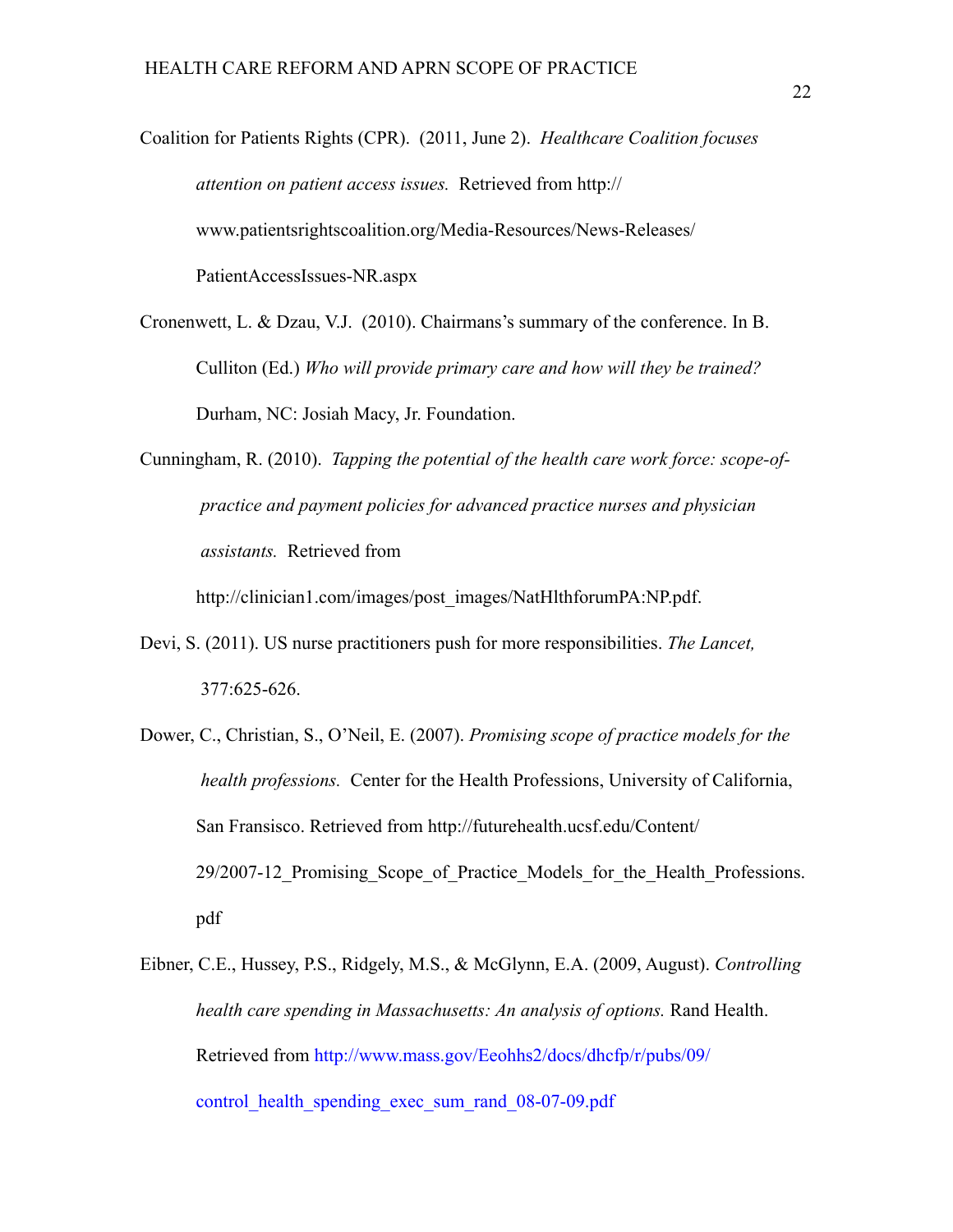- Engebretson, J. (2010). *AMA scope of practice partnership tightens its grip: Resolutions, 902,904 invoke accusations of McCarthyism.* Retrieved from http:// www.dynamicchiropractic.com/mpacms/dc/article.php?id=52017
- English, K. (2010). *AMA reviews audiology's scope of practice: the academy responds.*  Retrieved from http://www.audiology.org/advocacy/grnews/Pages/ gr200910a.aspx.
- Fields, S. D., & Ridenour, N. (2010, April 18). *Raising the profile of NPs and NP education.* NONFP Meeting, Washington, DC.
- Grady, E. (2010). *The renaissance of primary care: Primary care is too important*. Retrieved from http://www.npworldnews.com/columns/details/the-renaissanceof-primary-care-primary-care-is-too-important/.

Grady, E. (2011). *Weighing the pig won't fatten it.* Retrieved from

http://www.webnponline.com/columns/details/weighing-the-pig-wont-fatten-it/.

Health Resources and Services Administration (HRSA). (2011, May 17). *Shortage designation: HPSAs, MUA/Ps*. Retrieved from http://bjpr.hrsa.gov/shortage/ index.htm

Institute of Medicine (IOM). (2008). *Retooling for an aging America: Building the health care workforce.* Retrieved from http://www.iom.edu/Reports/2008/ Retooling-for-an-Aging-America-Building-the-Health-Care-Workforce.aspx

Institute of Medicine (IOM). (2010a). *The Future of nursing: Leading change, advancing health.* Retrieved from http://iom.edu/Reports/2010/The-Future-of-Nursing-Leading-Change-Advancing-Health.aspx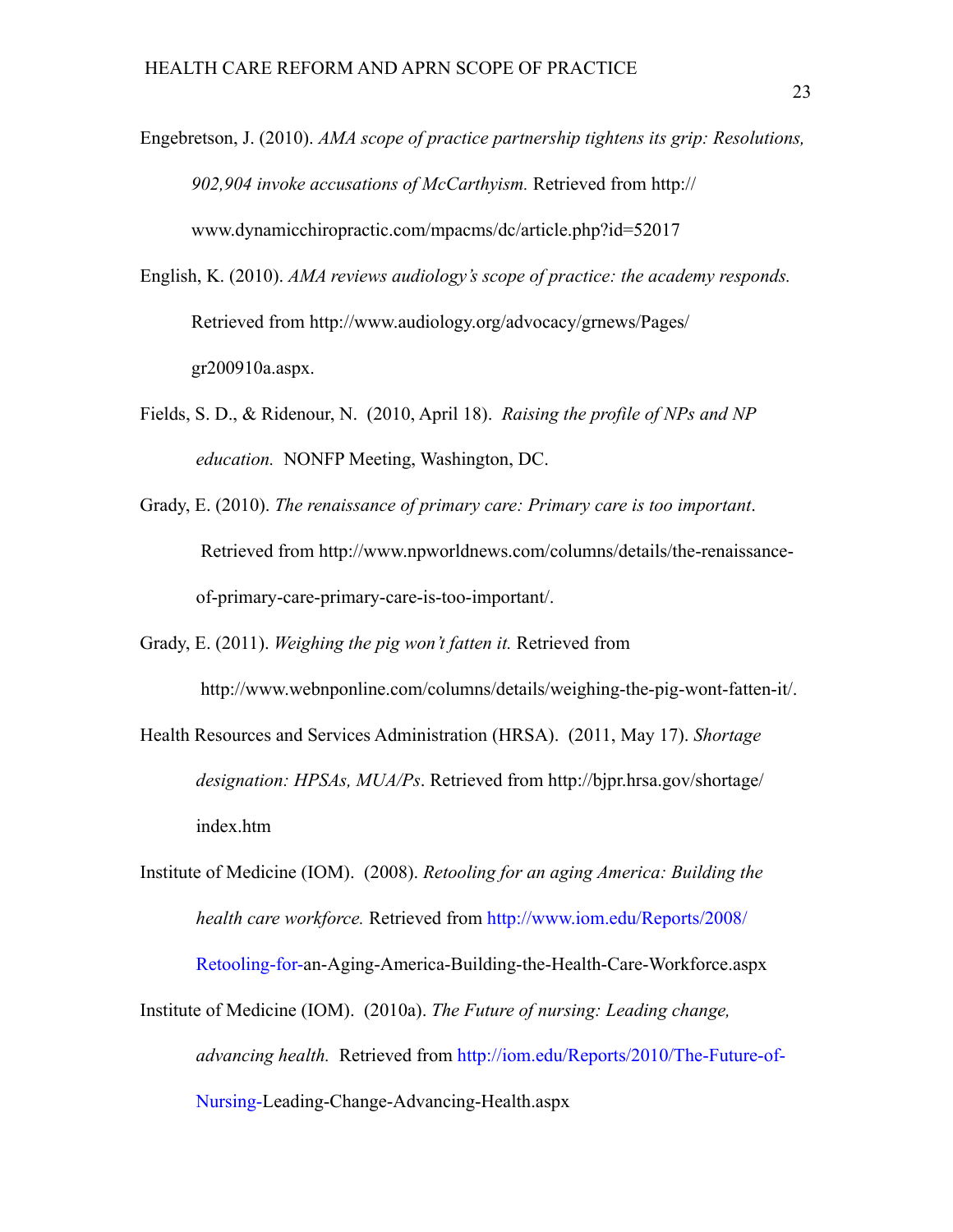- Institute of Medicine (IOM). (2010b). *A summary of the December 2009 forum on the future of nursing: Care in the community.* Washington, DC: The National Academies Press.
- Laurant, M., Reeves, D., Hermens, R., Braspenning, J., Grol, R., & Sibbald, B. (2008). Substitution of doctors by nurses in primary care (Review). *The Cochrane Database of Systematic Reviews*, Issue 3. The Cochrane Collaboration: J. Wiley and Sons, Ltd.
- LeBuhn, R. & Swankin, D.A. (2010). *Reforming scopes of practice. A White Paper.* Washington, DC: Citizen Advocacy Center.

LeBuhn, R., Swankin, D.A., & Gulish, A. (2010). *Reforming scopes of practice: Empowering non-physician providers to meet the health care needs of consumers and communities: A tool kit.* Retrieved from http://www.cacenter.org/files/ ReformingScopesofPractice-ToolKit.pdf

National Council of State Boards of Nursing (NCSBN). (2008, July). *Consensus model for APRN regulation: Licensure, accreditation, certification & education.*

Retrieved from: https://www.ncsbn.org/APRN\_leg\_language\_approved\_8\_08.pdf

- National Council of State Boards of Nursing (NCSBN). (2008, August). *APRN model act/Rules and regulations*. Retreived from https://www.ncsbn.org/ APRN\_leg\_language\_approved\_8\_08.pdf
- National Council of State Boards of Nursing (NCSBN). (2009). *Changes in healthcare professions's scope of practice: Legislative considerations.* Chicago, IL.

Nurse Practitioner Roundtable. (2009, December 8). *Response to AMA scope of practice*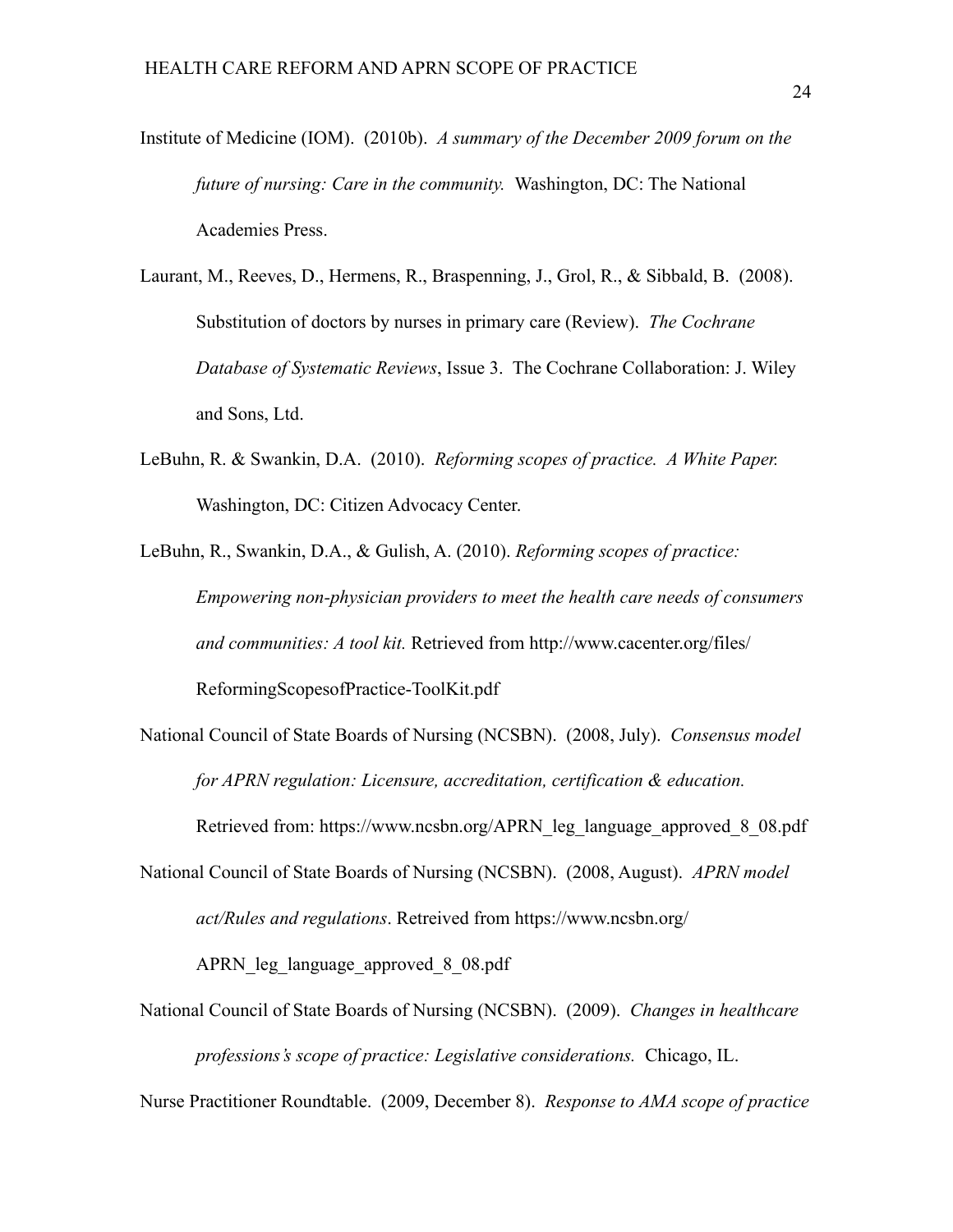*data series.* Retrieved from http://www.aanp.org/AANPCMS2/publicpages/ AMANPModuleLtr120809.pdf

Ppaca & Hcera; Public Laws 111-148&111-152. (2010, March 23). Retrieved from http://www.ncsl.org/documents/health/ppaca-consolidated.pdf

Pew Health Professions Commission (1995). *Reforming health care workforce regulation: Policy considerations for the 21st century. Report of the Taskforce on Health Care Workforce Regulation.* Retrieved from http://www.soundrock.com/ sop/pdf/Reforming%20Health%20Care%20Workforce%20Regulation.pdf

- Phillips, S. J. (2011). *23rd Annual legislative update: As healthcare reforms, NPs continue to evelove.* The Nurse Practitioner, *36*(1), 30-52.
- Safriet, B.J. (2002). Closing the between *can* and *may* in health-care providers' scopes of practice: A primer for policymakers. *Yale Journal on Regulation*, *19*(2), 301-334.
- Schmitt, K. & Shimberg, B. (1996). *Demystifying occupational and professional regulation: Answers to questions you may have been afraid to ask.* Lexington, KY: Council on Licensure, Enforcement and Regulation
- Stringer, H. (2010). *Unlocking opportunities. Healthcare reforms may open doors for nurse practitioners and patients.* Retrieved from http://news.nurse.com/article/ 20100610/AP01/100610001
- Svorny, S. (2008). *Medical licensing: An obstacle to affordable, quality care.* CATO Institute, Policy Analysis No. 621, Executive Summary. Retrieved from http:// www.cato.org/pubs/pas/pa-621.pdf